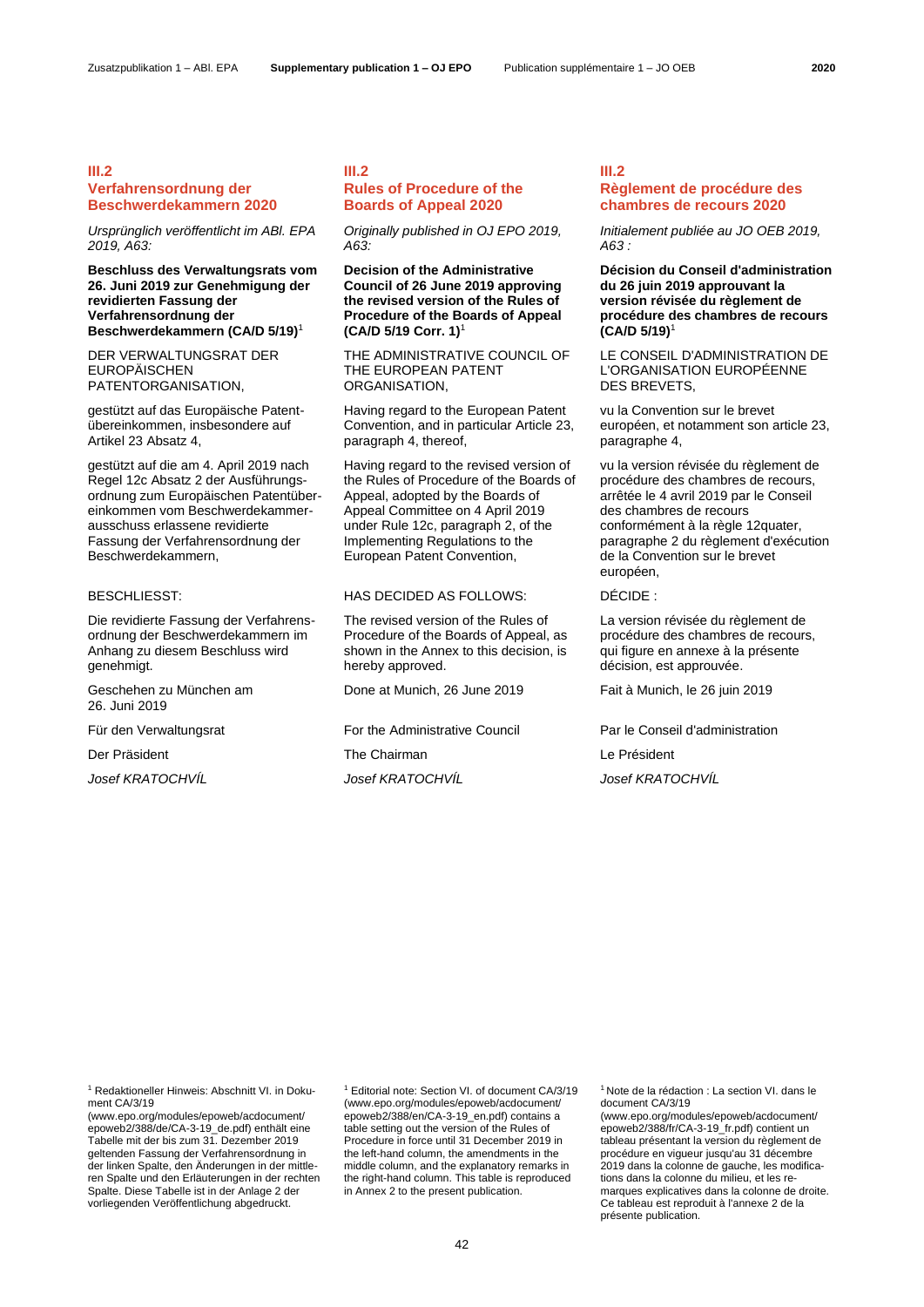# **BESCHLUSS DECISION DÉCISION**

Der Beschwerdekammerausschuss erlässt hiermit nach Regel 12c Absatz 2 der Ausführungsordnung zum Europäischen Patentübereinkommen die folgende revidierte Fassung der Verfahrensordnung der Beschwerdekammern:

Alle in dieser Verfahrensordnung auf Personen bezogenen Bezeichnungen und Pronomen gelten ungeachtet des verwendeten Geschlechts für alle Personen.

# **Geschäftsverteilung und Zusammensetzung**

(1) Vor Beginn eines jeden Geschäftsjahres stellt das in Regel 12b Absatz 4 EPÜ genannte Präsidium einen Geschäftsverteilungsplan auf, nach dem alle Beschwerden, die im Laufe des Jahres eingereicht werden, auf die Beschwerdekammern verteilt und die Mitglieder und deren Vertreter bestimmt werden, die in den einzelnen Kammern tätig werden können. Der Plan kann im Laufe des Geschäftsjahres geändert werden.

(2) Jeder Vorsitzende einer Kammer erstellt vor Beginn eines jeden Geschäftsjahres eine Liste der Verfahren, in denen die Kammer in dem betreffenden Jahr voraussichtlich eine mündliche Verhandlung abhalten, eine Mitteilung nach Regel 100 Absatz 2 EPÜ erlassen oder eine Entscheidung im schriftlichen Verfahren erlassen wird. Der Präsident der Beschwerdekammern veröffentlicht vor Beginn eines jeden Geschäftsjahres die Liste jeder Kammer.

(3) Jeder Vorsitzende einer Kammer bestimmt nach Maßgabe des Geschäftsverteilungsplans die Zusammensetzung der Kammer im Einzelfall. Der Vorsitzende bestimmt sich selbst oder ein technisch vorgebildetes oder ein rechtskundiges Mitglied der Kammer zum Vorsitzenden im jeweiligen Beschwerdeverfahren.

## **Artikel 2 Article 2 Article 2**

(1) Ein Mitglied oder der Vorsitzende im jeweiligen Beschwerdeverfahren ist zu ersetzen, wenn dieses Mitglied oder der Vorsitzende an der Mitwirkung verhindert ist, insbesondere infolge von Krankheit, Arbeitsüberlastung oder unvermeidbaren Verpflichtungen.

In accordance with Rule 12c, paragraph 2, of the Implementing Regulations to the European Patent Convention, the Boards of Appeal Committee adopts the following revised version of the Rules of Procedure of the Boards of Appeal:

All terms and pronouns referring to persons in these Rules of Procedure apply irrespective of gender.

# **Business distribution and composition**

(1) The Presidium referred to in Rule 12b, paragraph 4, EPC, shall before the beginning of each working year draw up a business distribution scheme for the distribution among the Boards of Appeal of all appeals that may be filed during the year, designating the members who may serve on each Board and their respective alternates. The scheme may be amended during the working year.

(2) The Chair (Chairman or Chairwoman) of each Board shall, before the beginning of each working year, draw up a list of the cases in which the Board is likely to hold oral proceedings, issue a communication under Rule 100, paragraph 2, EPC, or issue a decision in written proceedings in that year. The President of the Boards of Appeal shall, before the beginning of each working year, publish the list of each Board.

(3) The Chair of each Board of Appeal shall determine the composition of the Board for each particular case in accordance with the business distribution scheme. The Chair shall designate himself or herself or a technically or legally qualified member as Chair in the particular appeal.

(1) A member or the Chair in a particular appeal shall be replaced if prevented from participating, particularly as a result of sickness, excessive workload, or commitments which cannot be avoided.

# **ANLAGE ANNEX ANNEXE**

En vertu de la règle 12quater, paragraphe 2 du règlement d'exécution de la Convention sur le brevet européen, le Conseil des chambres de recours arrête la version révisée du règlement de procédure des chambres de recours suivante :

Tous les termes et pronoms désignant des personnes dans le présent règlement de procédure s'appliquent à toute personne sans distinction de genre.

## **Artikel 1 Article 1 Article premier**

# **Répartition des affaires et composition**

(1) Avant le début de chaque année d'activité, le Praesidium prévu à la règle 12ter, paragraphe 4 CBE établit un plan de répartition entre les chambres de recours de tous les recours pouvant être formés pendant l'année ; ce plan désigne les membres susceptibles de siéger dans chaque chambre ainsi que leurs suppléants. Il peut être modifié en cours d'année d'activité.

(2) Avant le début de chaque année d'activité, le président de chaque chambre établit une liste des affaires dans lesquelles la chambre envisage au cours de l'année de tenir une procédure orale, d'émettre une notification au titre de la règle 100, paragraphe 2 CBE ou de rendre une décision dans le cadre de la procédure écrite. Avant le début de chaque année d'activité, le Président des chambres de recours publie la liste de chaque chambre.

(3) Le président de chaque chambre de recours détermine pour chaque affaire la composition de la chambre conformément au plan de répartition des affaires. Le président se désigne lui-même ou désigne un membre technicien ou juriste comme président dans le recours en question.

# **Ersetzung der Mitglieder Replacement of members Remplacement des membres**

(1) Un membre ou le président dans le recours en question est remplacé en cas d'empêchement, notamment en cas de maladie, de surcharge de travail ou d'engagements auxquels il n'est pas possible de se soustraire.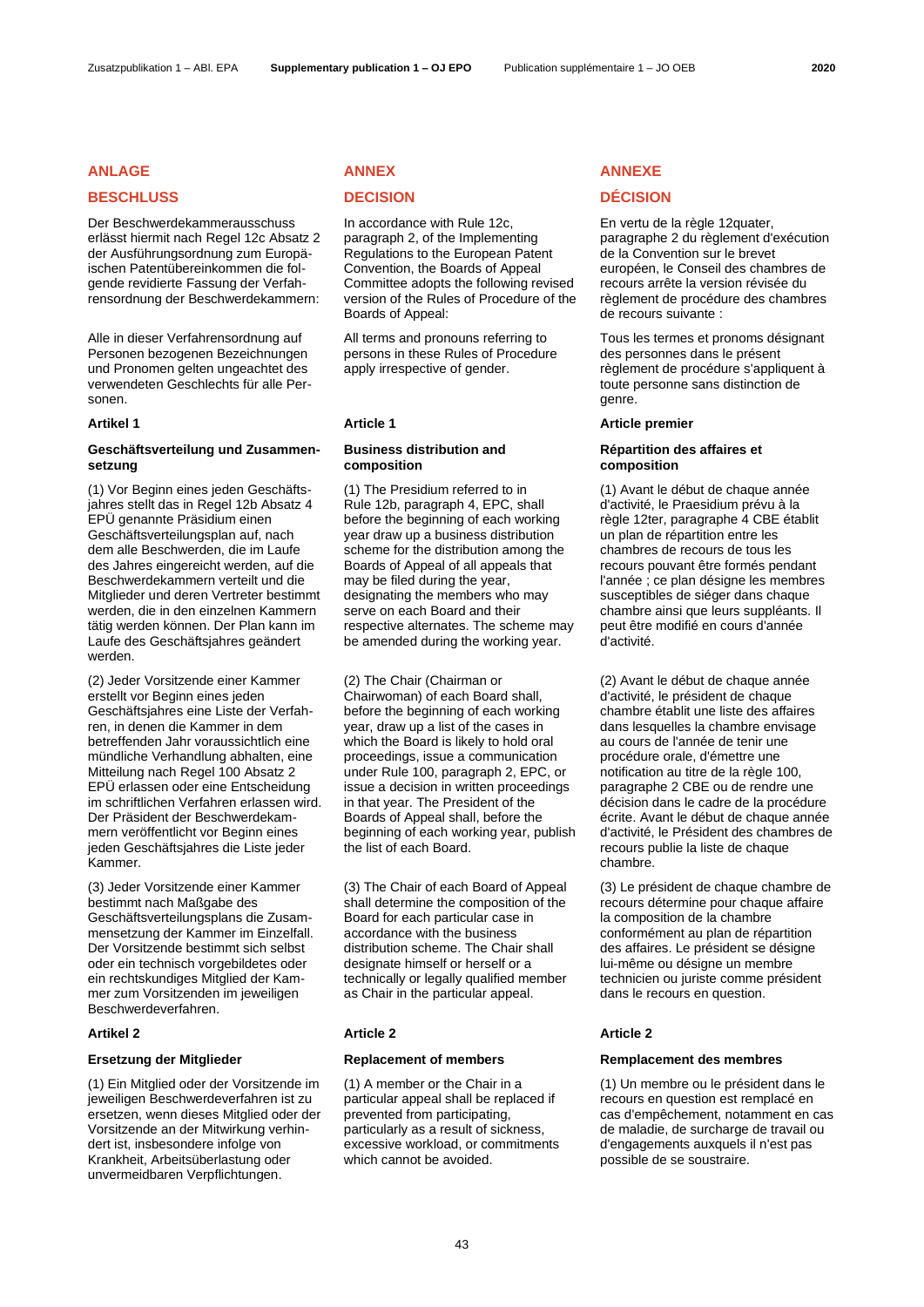(2) Will ein Mitglied oder der Vorsitzende im jeweiligen Beschwerdeverfahren ersetzt werden, so ist der Vorsitzende der Kammer unverzüglich von seiner Verhinderung zu unterrichten.

## **Ausschließung und Ablehnung Exclusion and objection Abstention et récusation**

(1) Das Verfahren nach Artikel 24 Absatz 4 EPÜ ist auch anzuwenden, wenn eine Kammer von einem möglichen Ausschließungs- oder Ablehnungsgrund nach Artikel 24 EPÜ auf andere Weise als von dem betroffenen Mitglied oder von einem Beteiligten Kenntnis erhält.

(2) Das betroffene Mitglied wird aufgefordert, sich zu dem Ausschließungsoder Ablehnungsgrund zu äußern.

(3) Vor der Entscheidung über die Ausschließung oder Ablehnung wird das Verfahren in der Sache nicht weitergeführt.

# **Kontrolle des Verfahrens Procedural compliance Respect de la procédure**

(1) Der Vorsitzende der Kammer bestimmt für jede Beschwerde ein Mitglied der Kammer oder sich selbst für die Prüfung, ob die Beschwerde zulässig ist.

(2) Der Vorsitzende im jeweiligen Beschwerdeverfahren oder ein vom Vorsitzenden der Kammer bestimmtes Mitglied stellt sicher, dass die Beteiligten diese Verfahrensordnung und die Anweisungen der Kammer befolgen, und schlägt hierfür geeignete Maßnahmen vor.

## **Berichterstatter Rapporteurs Rapporteurs**

(1) Der Vorsitzende der Kammer bestimmt für jede Beschwerde ein technisch vorgebildetes oder ein rechtskundiges Mitglied der Kammer oder sich selbst als Berichterstatter. Der Vorsitzende der Kammer kann einen Mitberichterstatter bestimmen, wenn dies im Hinblick auf den Beschwerdegegenstand zweckmäßig erscheint. Die Zusammensetzung der Kammer kann gemäß Artikel 1 Absatz 3 zu einem späteren Zeitpunkt vervollständigt werden. Die in den Absätzen 4 und 5 genannten Maßnahmen können erst getroffen werden, wenn die Zusammensetzung der Kammer gemäß Artikel 1 Absatz 3 vervollständigt wurde.

(2) A member or the Chair in a particular appeal wishing to be replaced shall inform the Chair of the Board of their unavailability without delay.

## **Artikel 3 Article 3 Article 3**

(1) If a Board has knowledge of a possible reason for exclusion or objection under Article 24 EPC which does not originate from the member concerned or from a party, then the procedure of Article 24, paragraph 4, EPC shall be applied.

(2) The member concerned shall be invited to present comments as to whether there is a reason for exclusion or objection.

(3) Before a decision is taken on the exclusion or objection, there shall be no further proceedings in the case.

## **Artikel 4 Article 4 Article 4**

(1) The Chair of the Board shall for each appeal designate a member of the Board, who may also be the Chair of the Board, to consider the admissibility of the appeal.

(2) The Chair in the particular appeal or a member designated by the Chair of the Board shall ensure that the parties comply with these Rules of Procedure and with directions of the Board and shall propose action to be taken as appropriate.

## **Artikel 5 Article 5 Article 5**

(1) For each appeal, the Chair of the Board shall designate a technically or legally qualified member of the Board, who may also be the Chair of the Board, as rapporteur. If appropriate in the light of the subject-matter of the case, the Chair of the Board may designate an additional rapporteur. The composition of the Board may be completed at a later stage, in accordance with Article 1, paragraph 3. The steps referred to in paragraphs 4 and 5 may not be taken until the composition of the Board has been completed in accordance with Article 1, paragraph 3.

(2) Un membre ou le président dans le recours en question souhaitant être remplacé informe sans retard le président de la chambre de son empêchement.

(1) Si une chambre a connaissance d'un motif d'abstention ou de récusation éventuelle au titre de l'article 24 CBE de l'un de ses membres autrement que par ce dernier ou par une partie, la procédure prévue à l'article 24, paragraphe 4 CBE s'applique.

(2) Le membre intéressé est invité à donner son avis sur le motif d'abstention ou de récusation allégué.

(3) La procédure dans l'affaire donnée n'est pas poursuivie avant qu'une décision ait été prise au sujet de l'abstention ou de la récusation.

(1) Le président de la chambre désigne pour chaque recours un membre de la chambre ou lui-même pour examiner si le recours est recevable.

(2) Le président dans le recours en question, ou un membre désigné par le président de la chambre, veille à ce que les parties se conforment au présent règlement de procédure ainsi qu'aux ordonnances de la chambre et, le cas échéant, il propose à la chambre toute mesure utile.

(1) Pour chaque recours, le président de la chambre désigne un membre technicien ou juriste de la chambre ou lui-même pour assumer les fonctions de rapporteur. Si cela est approprié eu égard à l'objet de l'affaire, le président de la chambre peut désigner un corapporteur. La composition de la chambre peut être complétée à un stade ultérieur, conformément à l'article premier, paragraphe 3. Les mesures prévues aux paragraphes 4 et 5 ne peuvent pas être prises tant que la composition complète de la chambre n'a pas été déterminée conformément à l'article premier, paragraphe 3.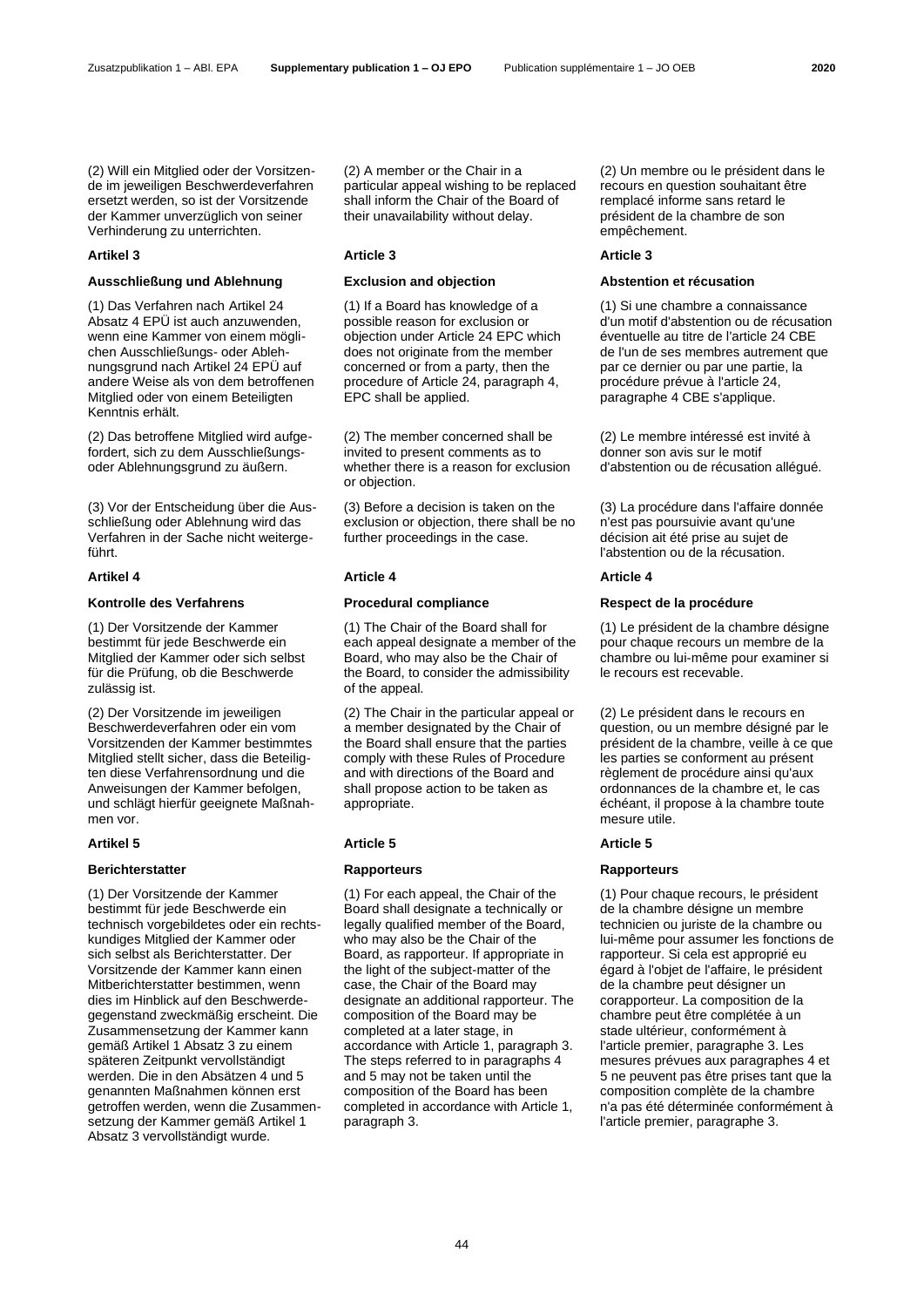(2) Ist ein Mitberichterstatter bestimmt worden, so werden die in den Absätzen 3 bis 5 genannten Maßnahmen gemeinsam von dem Berichterstatter und dem Mitberichterstatter getroffen.

(3) Der Berichterstatter führt eine vorläufige Prüfung der Beschwerde durch und beurteilt, vorbehaltlich einer Anweisung des Vorsitzenden der Kammer, ob die Beschwerde vorrangig vor oder zusammen mit anderen dem Berichterstatter zugewiesenen Beschwerden behandelt werden sollte.

(4) Der Berichterstatter entwirft vorbehaltlich einer Anweisung des Vorsitzenden im jeweiligen Beschwerdeverfahren Mitteilungen im Namen der Kammer und bereitet die Besprechungen der Kammer und die mündlichen Verhandlungen vor.

(5) Der Berichterstatter entwirft die Entscheidungen.

(6) Ist der Berichterstatter oder der Mitberichterstatter der Ansicht, dass seine Kenntnisse der Verfahrenssprache für die Abfassung von Mitteilungen und Entscheidungen nicht ausreichen, so kann er diese in einer anderen Amtssprache entwerfen. Die Entwürfe werden vom Europäischen Patentamt in die Verfahrenssprache übersetzt; die Übersetzungen werden von dem Berichterstatter oder von einem anderen Mitglied der Kammer im jeweiligen Beschwerdeverfahren überprüft.

## **Geschäftsstellen Registries Greffes**

(1) Bei den Beschwerdekammern werden Geschäftsstellen eingerichtet, deren Aufgaben von Geschäftsstellenbeamten wahrgenommen werden. Einer der Geschäftsstellenbeamten wird zum Leiter der Geschäftsstellen bestellt.

(2) Das in Regel 12b Absatz 1 EPÜ genannte Präsidium kann den Geschäftsstellenbeamten Aufgaben übertragen, die technisch und rechtlich keine Schwierigkeiten bereiten, wie insbesondere Aufgaben betreffend Akteneinsicht, Ladung zur mündlichen Verhandlung, Zustellung oder Gewährung von Weiterbehandlung.

(3) Der Geschäftsstellenbeamte legt dem Vorsitzenden der Kammer zu jeder neu eingegangenen Beschwerde einen Bericht über die Zulässigkeit der Beschwerde vor.

(2) If an additional rapporteur is appointed, the steps referred to in paragraphs 3 to 5 shall be taken by the rapporteur and additional rapporteur jointly.

(3) The rapporteur shall carry out a preliminary study of the appeal and shall, subject to the direction of the Chair of the Board, assess whether the appeal should be given priority over, or should be treated together with, other appeals assigned to the rapporteur.

(4) The rapporteur shall draft communications on behalf of the Board, subject to the direction of the Chair in the particular appeal, and shall make the preparations for meetings of the Board and for oral proceedings.

(6) A rapporteur or additional rapporteur who considers that their knowledge of the language of the proceedings is insufficient for drafting communications or decisions may draft these in one of the other official languages. The drafts shall be translated by the European Patent Office into the language of the proceedings and the translations shall be checked by the rapporteur or by another member of the Board in the particular appeal.

# **Artikel 6 Article 6 Article 6**

(1) Registries shall be established for the Boards of Appeal. Registrars shall be responsible for the discharge of the functions of the Registries. One of the Registrars shall be designated as head of the Registry.

(2) The Presidium referred to in Rule 12b, paragraph 1, EPC may entrust to the Registrars the execution of functions which involve no technical or legal difficulties, in particular in relation to arranging for inspection of files, issuing summonses to oral proceedings, notifications and granting requests for further processing of applications.

(3) The Registrar shall report to the Chair of the Board on the admissibility of each newly filed appeal.

(2) Si un corapporteur a été désigné, les mesures prévues aux paragraphes 3 à 5 sont prises conjointement par le rapporteur et le corapporteur.

(3) Le rapporteur fait une étude préliminaire du recours et évalue, sous réserve des directives du président de la chambre, s'il convient de donner la priorité au recours ou de le traiter avec d'autres recours qui lui sont attribués.

(4) Le rapporteur rédige les projets de notifications au nom de la chambre, sous réserve des directives du président dans le recours en question, et prépare les réunions internes de la chambre et les procédures orales.

(5) The rapporteur shall draft decisions. (5) Le rapporteur rédige les projets de décisions.

> (6) Un rapporteur ou un corapporteur qui estime que sa connaissance de la langue de la procédure n'est pas suffisante pour rédiger des projets de notifications et de décisions peut les rédiger dans une autre des langues officielles. L'Office européen des brevets traduit les projets dans la langue de la procédure et le rapporteur ou un autre membre de la chambre dans le recours en question vérifie les traductions.

(1) Des greffes sont institués auprès des chambres de recours. Les attributions correspondantes sont exercées par des greffiers. L'un des greffiers est désigné comme greffier en chef.

(2) Le Praesidium prévu à la règle 12ter, paragraphe 1 CBE peut confier aux greffiers des tâches ne présentant aucune difficulté technique ou juridique particulière, notamment celles concernant l'ouverture des dossiers à l'inspection publique, les citations à une procédure orale, les significations ou les autorisations de poursuite de la procédure.

(3) Le greffier présente au président de la chambre un rapport sur la recevabilité de chaque nouveau recours introduit.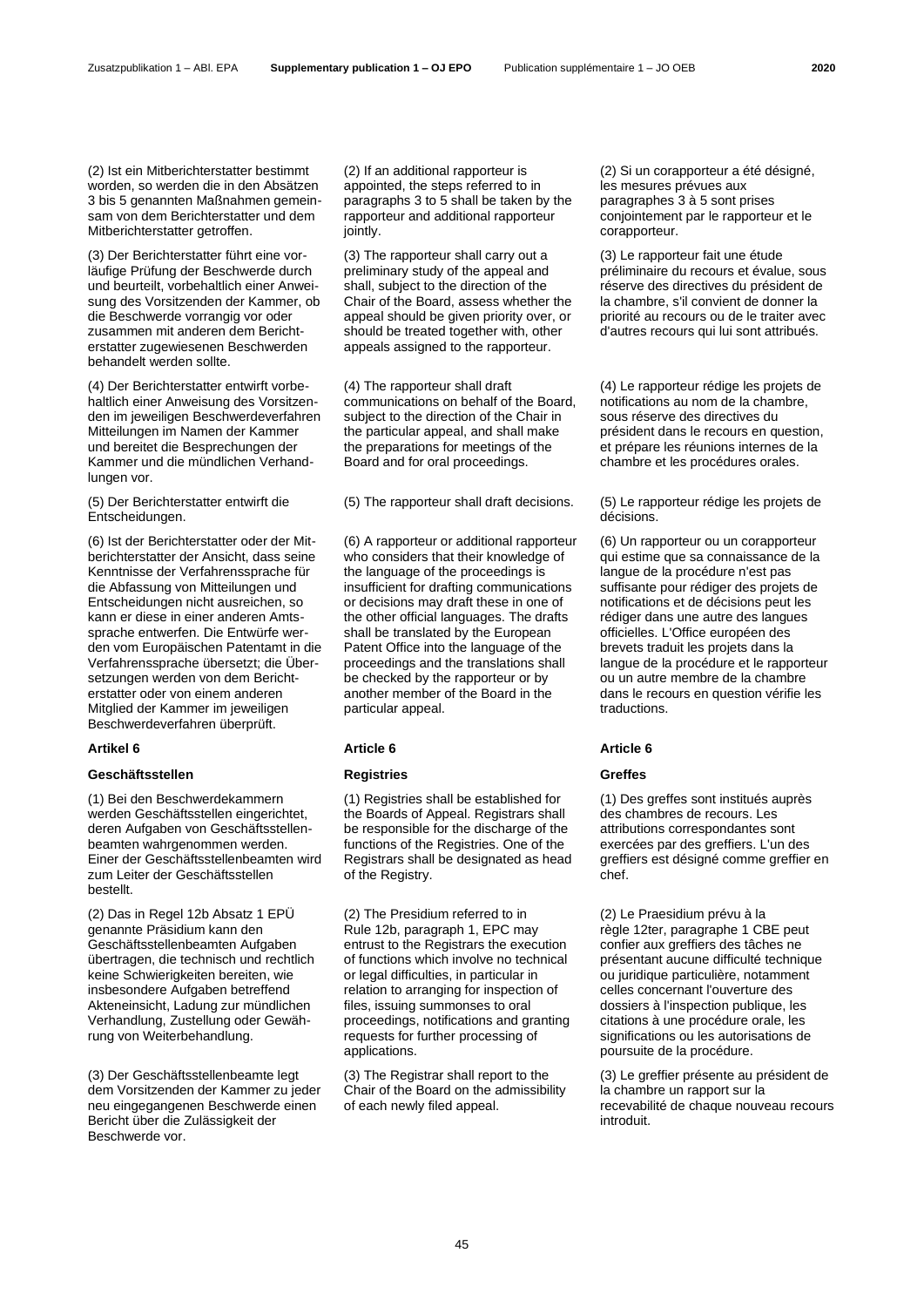(4) Der Vorsitzende im jeweiligen Beschwerdeverfahren bestimmt ein Mitglied der Kammer oder, im Einvernehmen mit dem Vorsitzenden der Kammer, den Geschäftsstellenbeamten für die Abfassung der Niederschriften über die mündliche Verhandlung und die Beweisaufnahme.

## **Dolmetscher Interpreters Interprètes**

Soweit erforderlich, sorgt der Vorsitzende im jeweiligen Beschwerdeverfahren bei mündlichen Verhandlungen, Beweisaufnahmen und Beratungen der Kammer für die Zuziehung von Dolmetschern.

# **Änderung in der Zusammensetzung einer Kammer**

(1) Ändert sich die Zusammensetzung einer Kammer nach einer mündlichen Verhandlung, so werden die Beteiligten unterrichtet, dass auf Antrag eine erneute mündliche Verhandlung vor der Kammer in ihrer neuen Zusammensetzung stattfindet. Eine erneute mündliche Verhandlung findet auch dann statt, wenn das neue Mitglied dies beantragt und die übrigen Mitglieder der Kammer im jeweiligen Beschwerdeverfahren damit einverstanden sind.

(2) Jedes neue Mitglied ist an bereits getroffene Zwischenentscheidungen wie die übrigen Mitglieder gebunden.

(3) Ist ein Mitglied der Kammer nach einer Entscheidung über die Beschwerde verhindert, so wird es nicht ersetzt. Ist der Vorsitzende des jeweiligen Beschwerdeverfahrens verhindert, so unterzeichnet stattdessen das im Rahmen der Beschwerdekammern dienstälteste Mitglied der Kammer und bei gleichem Dienstalter das älteste Mitglied die Entscheidung.

Ist eine Kammer, die sich aus zwei technisch vorgebildeten Mitgliedern und einem rechtskundigen Mitglied zusammensetzt, der Meinung, dass die Art der Beschwerde es erfordert, dass sich die Kammer aus drei technisch vorgebildeten Mitgliedern und zwei rechtskundigen Mitgliedern zusammensetzt, so trifft die Kammer die Entscheidung über die Erweiterung zu dem frühestmöglichen Zeitpunkt bei der Prüfung der Beschwerde.

(4) The Chair in the particular appeal shall designate a member of the Board or, with the agreement of the Chair of the Board, the Registrar, to draw up the minutes of the oral proceedings and of the taking of evidence.

If required, the Chair in the particular appeal shall make arrangements for interpretation during oral proceedings, the taking of evidence or the deliberations of the Board.

## **Artikel 8 Article 8 Article 8**

## **Change in the composition of a Board**

(1) If the composition of a Board is changed after oral proceedings, the parties shall be informed that, at the request of any party, fresh oral proceedings shall be held before the Board in its new composition. Fresh oral proceedings shall also be held if so requested by the new member and if the other members of the Board in the particular appeal have given their agreement.

(2) Each new member shall be bound to the same extent as the other members by an interlocutory decision which has already been taken.

(3) A member who is unable to act after the Board has already reached a decision on the appeal shall not be replaced. If the Chair in a particular appeal is unable to act, the member of the Board having the longer or longest service on the Boards of Appeal or, in the case where members have the same length of service, the elder or eldest member, shall sign the decision on behalf of the Chair.

## **Artikel 9 Article 9 Article 9**

If a Board consisting of two technically qualified members and one legally qualified member considers that the nature of the appeal requires that the Board should consist of three technically qualified members and two legally qualified members, the decision to enlarge the Board shall be taken at the earliest possible stage in the examination of that appeal.

(4) Le président dans le recours en question désigne un membre de la chambre ou, avec l'accord du président de la chambre, le greffier pour établir les procès-verbaux des procédures orales et des mesures d'instruction.

## **Artikel 7 Article 7 Article 7**

Le cas échéant, le président dans le recours en question fait assurer la traduction lors des procédures orales, des mesures d'instruction et des délibérations de la chambre.

## **Modification de la composition d'une chambre**

(1) Si la composition d'une chambre est modifiée après une procédure orale, les parties sont informées que, si l'une d'elles le demande, une nouvelle procédure orale aura lieu devant la chambre dans sa nouvelle composition. Une nouvelle procédure orale a également lieu à la demande du nouveau membre de la chambre si les autres membres dans le recours en question sont d'accord.

(2) Chaque nouveau membre de la chambre est lié, au même titre que les autres, par les décisions intermédiaires déjà prises.

(3) Un membre qui a un empêchement après que la chambre a déjà pris une décision sur le recours n'est pas remplacé. S'il s'agit du président dans le recours en question, la décision est signée, au lieu et place de celui-ci, par le membre de la chambre le plus ancien dans les chambres de recours ; à égalité d'ancienneté, c'est le membre le plus âgé qui signe.

# **Erweiterung einer Kammer Enlargement of a Board Formation élargie d'une chambre**

Si une chambre composée de deux membres techniciens et d'un membre juriste considère que la nature d'un recours lui impose une composition à trois membres techniciens et deux membres juristes, elle doit prendre au plus tôt la décision de recourir à une formation élargie.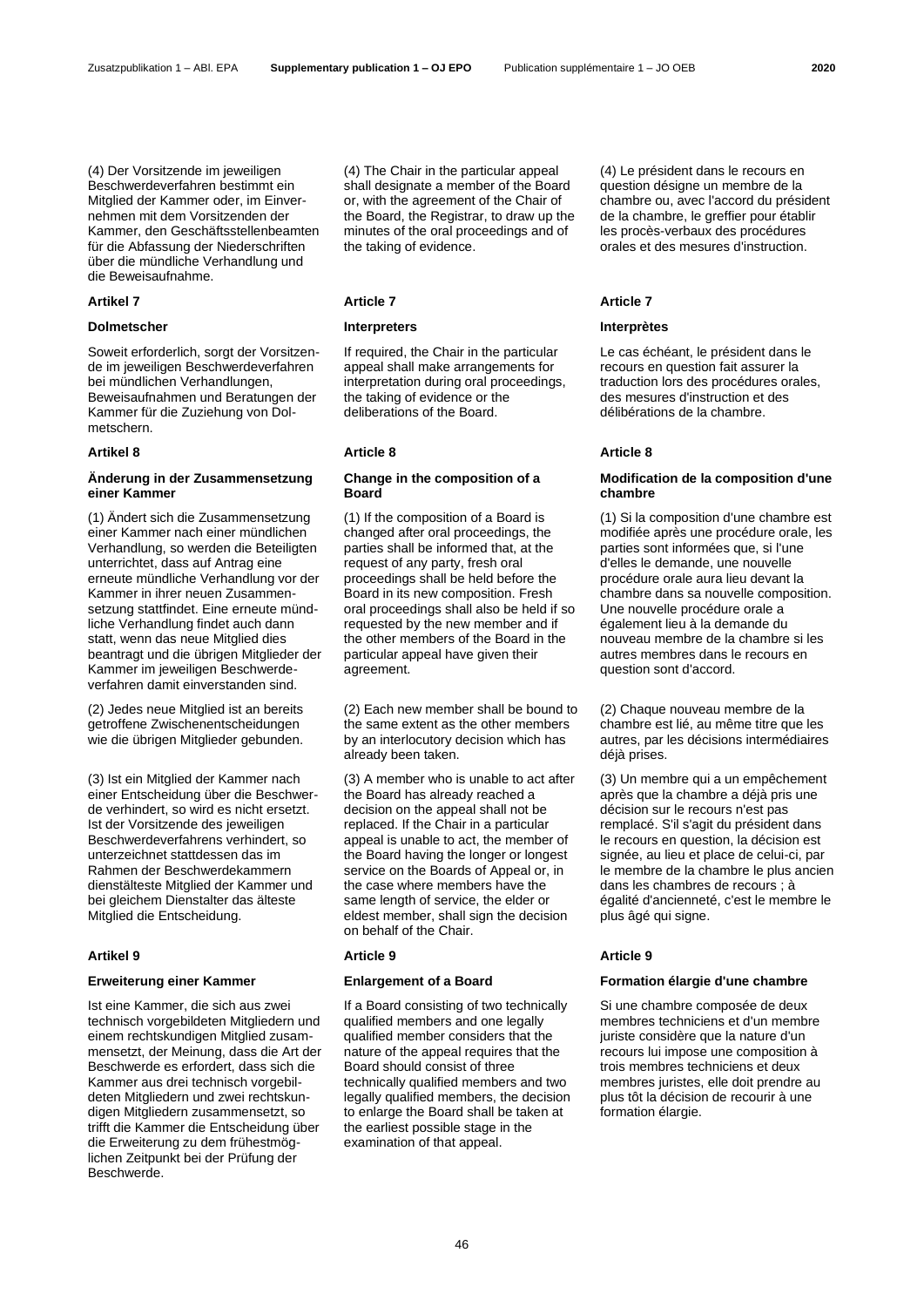## **Artikel 10 Article 10 Article 10**

# **Verbindung und Beschleunigung von Beschwerdeverfahren**

(1) Sind gegen eine Entscheidung mehrere Beschwerden eingelegt worden, so werden sie im selben Verfahren behandelt.

(2) Sind gegen verschiedene Entscheidungen Beschwerden eingelegt worden, die eindeutig zusammenhängen, und sollen diese Beschwerden von einer Kammer in derselben Zusammensetzung geprüft werden, so bemüht sich die Kammer, sie alle unmittelbar nacheinander zu behandeln. Nach Anhörung der Beteiligten kann die Kammer solche Beschwerden auch in einem gemeinsamen Verfahren behandeln.

(3) Auf Antrag eines Beteiligten kann die Kammer das Beschwerdeverfahren beschleunigen. Der Antrag muss Gründe benennen, die eine Beschleunigung rechtfertigen, und gegebenenfalls durch schriftliche Beweismittel gestützt werden. Die Kammer teilt den Beteiligten mit, ob dem Antrag stattgegeben wurde.

(4) Beantragt ein Gericht oder eine andere zuständige Behörde in einem Vertragsstaat eine Beschleunigung des Beschwerdeverfahrens, so teilt die Kammer dem Gericht oder der Behörde und den Beteiligten mit, ob dem Antrag stattgegeben wurde und wann voraussichtlich eine mündliche Verhandlung, falls vorgesehen, stattfinden wird.

(5) Die Kammer kann das Beschwerdeverfahren von Amts wegen beschleunigen.

(6) Beschleunigt die Kammer das Beschwerdeverfahren, so räumt sie der Beschwerde Vorrang gegenüber anderen Beschwerden ein. Die Kammer kann einen straffen Rahmen für die Verfahrensführung setzen.

## **Artikel 11 Article 11 Article 11**

# **Zurückverweisung Remittal Renvoi**

Eine Kammer verweist die Angelegenheit nur dann zur weiteren Entscheidung an das Organ zurück, das die angefochtene Entscheidung erlassen hat, wenn besondere Gründe dafür sprechen. Besondere Gründe liegen in der Regel vor, wenn das Verfahren vor diesem Organ wesentliche Mängel aufweist.

# **Consolidation and acceleration of appeal proceedings**

(1) If several appeals are filed from a decision, these appeals shall be dealt with in the same proceedings.

(2) If appeals are filed from separate decisions but are clearly connected to each other and if they are to be examined by a Board in the same composition, that Board shall endeavour to deal with them one immediately after the other. The Board may, after having heard the parties, also deal with such appeals in consolidated proceedings.

(3) On request by a party, the Board may accelerate the appeal proceedings. The request shall contain reasons justifying the acceleration and shall, where appropriate, be supported by documentary evidence. The Board shall inform the parties whether the request has been granted.

(4) If a court or other competent authority in a Contracting State requests acceleration of the appeal proceedings, the Board shall inform the court or authority and the parties whether the request has been granted and when oral proceedings, if foreseen, are likely to take place.

(5) The Board may accelerate the appeal proceedings of its own motion.

(6) If the Board accelerates the appeal proceedings, it shall give the appeal priority over other appeals. The Board may adopt a strict framework for the proceedings.

The Board shall not remit a case to the department whose decision was appealed for further prosecution, unless special reasons present themselves for doing so. As a rule, fundamental deficiencies which are apparent in the proceedings before that department constitute such special reasons.

# **Jonction et accélération de procédures de recours**

(1) Si plusieurs recours ont été formés contre une même décision, ils sont traités au cours d'une même procédure.

(2) Si des recours ont été formés contre différentes décisions, mais qu'ils sont clairement liés entre eux et doivent être examinés par une chambre dans une composition identique, celle-ci s'efforce de les traiter l'un immédiatement après l'autre. La chambre peut également, après avoir entendu les parties, traiter de tels recours dans une procédure commune.

(3) Sur requête d'une partie, la chambre peut accélérer la procédure de recours. La requête doit exposer les motifs justifiant l'accélération du recours et, le cas échéant, être étayée par des pièces justificatives. La chambre indique aux parties s'il est fait droit à la requête.

(4) Si une juridiction ou une autre autorité compétente dans un État contractant demande l'accélération de la procédure de recours, la chambre indique à la juridiction ou à l'autorité et aux parties s'il est fait droit à la requête et communique quand la procédure orale, le cas échéant, devrait se tenir.

(5) La chambre peut accélérer d'office la procédure de recours.

(6) Si la chambre accélère la procédure de recours, elle donne au recours la priorité par rapport à d'autres recours. La chambre peut adopter un cadre strict pour la procédure.

La chambre ne renvoie l'affaire pour suite à donner à l'instance qui a rendu la décision attaquée que si des raisons particulières le justifient. En règle générale, la présence de vices majeurs entachant la procédure de cette instance constitue une raison particulière.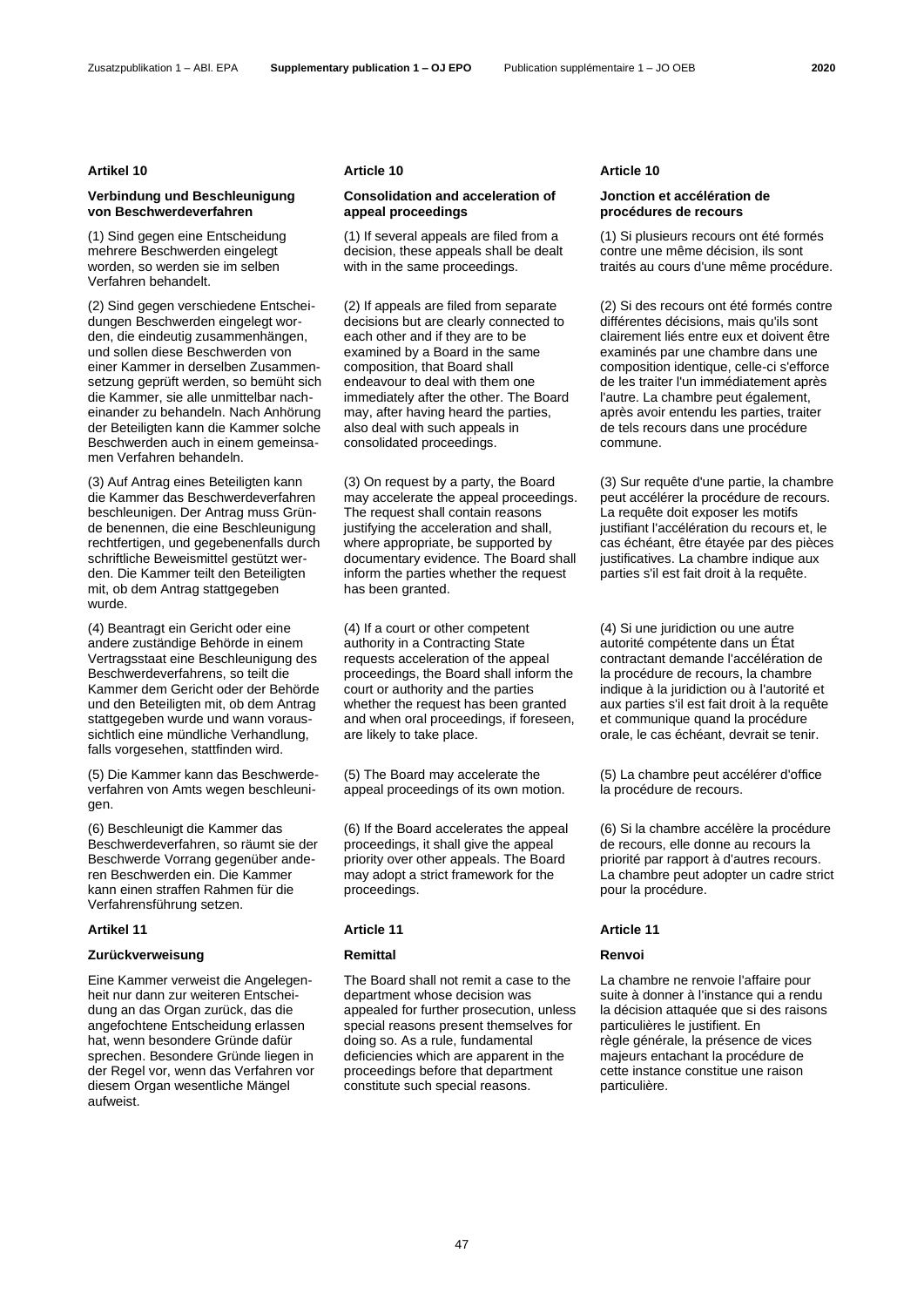# **Grundlage des Beschwerdeverfahrens**

(1) Dem Beschwerdeverfahren liegen zugrunde

a) die angefochtene Entscheidung und die Niederschriften über mündliche Verhandlungen vor dem Organ, das die Entscheidung erlassen hat;

b) die Beschwerde und die Beschwerdebegründung nach Artikel 108 EPÜ;

c) in Verfahren mit mehr als einem Beteiligten alle schriftlichen Erwiderungen des oder der anderen Beteiligten, die innerhalb von vier Monaten nach Zustellung der Beschwerdebegründung einzureichen sind;

d) Mitteilungen der Kammer und Antworten darauf, die gemäß den Anweisungen der Kammer eingereicht worden sind;

e) Niederschriften über eine Videooder Telefonkonferenz mit dem oder den Beteiligten, die von der Kammer verschickt wurden.

(2) Im Hinblick auf das vorrangige Ziel des Beschwerdeverfahrens, die angefochtene Entscheidung gerichtlich zu überprüfen, ist das Beschwerdevorbringen der Beteiligten auf die Anträge, Tatsachen, Einwände, Argumente und Beweismittel zu richten, die der angefochtenen Entscheidung zugrunde liegen.

(3) Die Beschwerdebegründung und die Erwiderung müssen das vollständige Beschwerdevorbringen eines Beteiligten enthalten. Dementsprechend müssen sie deutlich und knapp angeben, aus welchen Gründen beantragt wird, die angefochtene Entscheidung aufzuheben, abzuändern oder zu bestätigen; sie sollen ausdrücklich alle geltend gemachten Anträge, Tatsachen, Einwände, Argumente und Beweismittel im Einzelnen anführen. Alle Unterlagen, auf die Bezug genommen wird, sind

a) als Anlagen beizufügen, soweit sie nicht schon im Erteilungs-, Einspruchsoder Beschwerdeverfahren eingereicht oder vom Amt in diesen Verfahren erstellt oder eingeführt worden sind;

b) auf jeden Fall einzureichen, soweit die Kammer dazu im Einzelfall auffordert.

## **Artikel 12 Article 12 Article 12**

(1) Appeal proceedings shall be based on

(a) the decision under appeal and minutes of any oral proceedings before the department having issued that decision;

(b) the notice of appeal and statement of grounds of appeal filed pursuant to Article 108 EPC;

(c) in cases where there is more than one party, any written reply of the other party or parties to be filed within four months of notification of the grounds of appeal;

(d) any communication sent by the Board and any answer thereto filed pursuant to directions of the Board;

(e) minutes of any video or telephone conference with the party or parties sent by the Board.

(2) In view of the primary object of the appeal proceedings to review the decision under appeal in a judicial manner, a party's appeal case shall be directed to the requests, facts, objections, arguments and evidence on which the decision under appeal was based.

(3) The statement of grounds of appeal and the reply shall contain a party's complete appeal case. Accordingly, they shall set out clearly and concisely the reasons why it is requested that the decision under appeal be reversed, amended or upheld, and should specify expressly all the requests, facts, objections, arguments and evidence relied on. All documents referred to shall be

(a) attached as annexes insofar as they have not already been filed in the course of the grant, opposition or appeal proceedings or produced by the Office in said proceedings;

(b) filed in any event to the extent that the Board so directs in a particular case.

## **Basis of appeal proceedings Fondement de la procédure de recours**

(1) La procédure de recours se fonde :

a) sur la décision attaquée et les procès-verbaux de toute procédure orale devant l'instance qui a rendu cette décision ;

b) sur l'acte de recours et le mémoire exposant les motifs du recours déposés conformément à l'article 108 CBE ;

c) lorsqu'il y a plusieurs parties, sur toute réponse écrite de l'autre ou des autres parties qui devra être produite dans un délai de quatre mois à compter de la signification des motifs du recours ;

d) sur toute notification envoyée par la chambre et toute réponse à celle-ci produite conformément aux ordonnances de la chambre ;

e) sur tout procès-verbal d'une visioconférence ou d'une conférence téléphonique avec la ou les parties envoyé par la chambre.

(2) Étant donné que la procédure de recours a pour objet premier une révision de nature juridictionnelle de la décision attaquée, les moyens invoqués par une partie dans le cadre du recours doivent porter sur les requêtes, les faits, les objections, les arguments et les preuves sur lesquels la décision attaquée était fondée.

(3) Le mémoire exposant les motifs du recours et la réponse doivent contenir l'ensemble des moyens invoqués par une partie dans le cadre du recours. Ils doivent ainsi présenter de façon claire et concise les motifs pour lesquels il est demandé d'annuler, de modifier ou de confirmer la décision attaquée ; ils doivent exposer expressément et de façon précise l'ensemble des requêtes, faits, objections, arguments et preuves qui sont invoqués. Tous les documents auxquels il est fait référence doivent

a) être joints en annexe dans la mesure où il ne s'agit pas de documents déjà déposés lors de la procédure de délivrance, d'opposition ou de recours, ou produits par l'Office lors de ces procédures ;

b) en tout état de cause être déposés dans la mesure où la chambre le demande dans un cas particulier.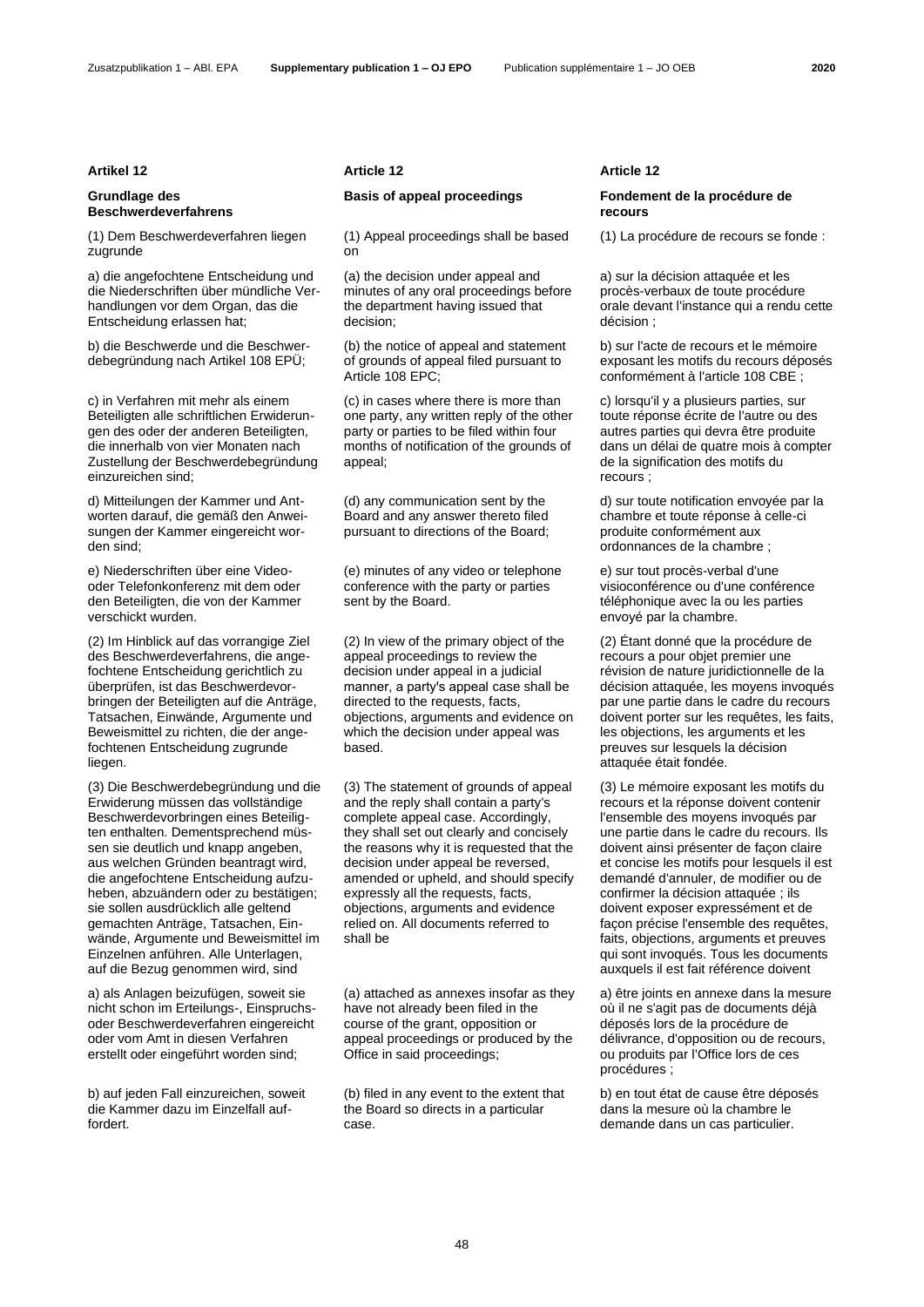(4) Erfüllt ein Teil des Beschwerdevorbringens eines Beteiligten nicht die Erfordernisse nach Absatz 2, so ist dieser Teil als Änderung zu betrachten, sofern der Beteiligte nicht zeigt, dass dieser Teil in dem Verfahren, das zu der angefochtenen Entscheidung geführt hat, in zulässiger Weise vorgebracht und aufrechterhalten wurde. Es steht im Ermessen der Kammer, solche Änderungen zuzulassen.

Der Beteiligte hat jede Änderung klar zu kennzeichnen und zu begründen, warum sie im Beschwerdeverfahren erfolgt. Im Falle einer Änderung der Patentanmeldung oder des Patents hat der Beteiligte die Grundlage der Änderung in der ursprünglich eingereichten Fassung der Anmeldung anzugeben sowie Gründe anzuführen, warum mit der Änderung die erhobenen Einwände ausgeräumt werden.

Bei der Ausübung ihres Ermessens berücksichtigt die Kammer insbesondere die Komplexität der Änderung, ihre Eignung zur Behandlung der Fragestellungen, die zur angefochtenen Entscheidung führten, und das Gebot der Verfahrensökonomie.

(5) Es steht im Ermessen der Kammer, Vorbringen eines Beteiligten nicht zuzulassen, soweit es die Erfordernisse nach Absatz 3 nicht erfüllt.

(6) Anträge, Tatsachen, Einwände oder Beweismittel, die in dem Verfahren, das zu der angefochtenen Entscheidung geführt hat, nicht zugelassen wurden, lässt die Kammer nicht zu, es sei denn, die Entscheidung über die Nichtzulassung war ermessensfehlerhaft oder die Umstände der Beschwerdesache rechtfertigen eine Zulassung.

Anträge, Tatsachen, Einwände oder Beweismittel, die in dem Verfahren, das zu der angefochtenen Entscheidung geführt hat, vorzubringen gewesen wären oder die nicht mehr aufrechterhalten wurden, lässt die Kammer nicht zu, es sei denn, die Umstände der Beschwerdesache rechtfertigen eine Zulassung.

(7) Die Kammer kann Fristen, die sie bestimmt hat, auf einen vor Ablauf der Frist gestellten schriftlichen und begründeten Antrag hin ausnahmsweise verlängern. Entsprechendes gilt für die Frist nach Absatz 1 Buchstabe c; diese darf jedoch höchstens auf sechs Monate verlängert werden.

(4) Any part of a party's appeal case which does not meet the requirements in paragraph 2 is to be regarded as an amendment, unless the party demonstrates that this part was admissibly raised and maintained in the proceedings leading to the decision under appeal. Any such amendment may be admitted only at the discretion of the Board.

The party shall clearly identify each amendment and provide reasons for submitting it in the appeal proceedings. In the case of an amendment to a patent application or patent, the party shall also indicate the basis for the amendment in the application as filed and provide reasons why the amendment overcomes the objections raised.

The Board shall exercise its discretion in view of, inter alia, the complexity of the amendment, the suitability of the amendment to address the issues which led to the decision under appeal, and the need for procedural economy.

(5) The Board has discretion not to admit any part of a submission by a party which does not meet the requirements in paragraph 3.

(6) The Board shall not admit requests, facts, objections or evidence which were not admitted in the proceedings leading to the decision under appeal, unless the decision not to admit them suffered from an error in the use of discretion or unless the circumstances of the appeal case justify their admittance.

The Board shall not admit requests, facts, objections or evidence which should have been submitted, or which were no longer maintained, in the proceedings leading to the decision under appeal, unless the circumstances of the appeal case justify their admittance.

(7) Periods specified by the Board may exceptionally be extended at the Board's discretion upon a written and reasoned request, presented before the expiry of such period. The same applies mutatis mutandis to the period referred to in paragraph 1(c); however, this period may only be extended up to a maximum of six months.

(4) Tout élément des moyens invoqués par une partie dans le cadre du recours qui ne satisfait pas aux exigences prévues au paragraphe 2 doit être considéré comme une modification, à moins que la partie ne démontre que cet élément a été valablement soulevé et maintenu dans la procédure ayant conduit à la décision attaquée. L'admission de telles modifications est laissée à l'appréciation de la chambre.

La partie doit indiquer clairement chaque modification et justifier pourquoi elle la soumet dans la procédure de recours. En cas de modification apportée à une demande de brevet ou à un brevet, la partie doit indiquer le fondement de la modification dans la demande telle que déposée et expliquer pourquoi la modification surmonte les objections soulevées.

La chambre exerce son pouvoir d'appréciation en tenant compte, entre autres, de la complexité de la modification, de la pertinence de la modification pour traiter les questions ayant conduit à la décision attaquée, et du principe de l'économie de la procédure.

(5) La chambre peut, dans l'exercice de son pouvoir d'appréciation, ne pas admettre les éléments soumis par une partie dans la mesure où ils ne satisfont pas aux exigences prévues au paragraphe 3.

(6) La chambre n'admet ni requêtes, ni faits, ni objections, ni preuves qui n'ont pas été admis dans la procédure ayant conduit à la décision attaquée, à moins que la décision de ne pas les admettre était entachée d'erreur dans l'exercice du pouvoir d'appréciation ou que les circonstances du recours justifient leur admission.

La chambre n'admet ni requêtes, ni faits, ni objections, ni preuves qui auraient dû être soumis ou qui n'ont pas été maintenus dans la procédure ayant conduit à la décision attaquée, à moins que les circonstances du recours justifient leur admission.

(7) La chambre peut, dans l'exercice de son pouvoir d'appréciation, prolonger à titre exceptionnel un délai imparti par elle sur requête écrite et motivée, présentée avant l'expiration de ce délai. Il en est de même, mutatis mutandis, pour le délai visé au paragraphe 1, lettre c ; toutefois, ce délai ne peut être prolongé que jusqu'à un maximum de six mois.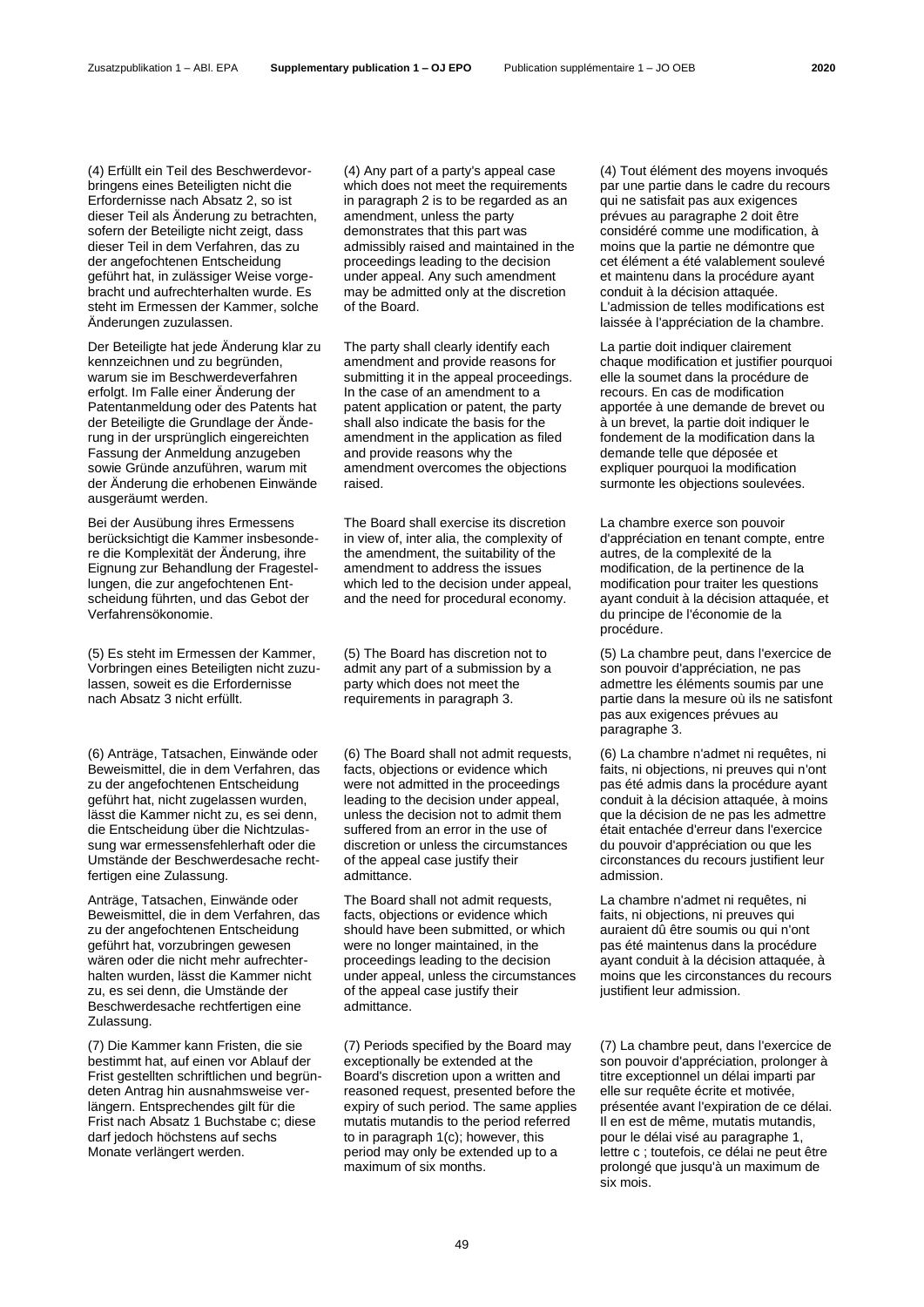(8) Vorbehaltlich der Artikel 113 und 116 EPÜ kann die Kammer nach Einreichung der Beschwerdebegründung oder in Verfahren mit mehr als einem Beteiligten nach Ablauf der Frist nach Absatz 1 Buchstabe c jederzeit über die Sache entscheiden.

## **Artikel 13 Article 13 Article 13**

# **Änderung des Beschwerdevorbringens eines Beteiligten**

(1) Änderungen des Beschwerdevorbringens eines Beteiligten nach Einreichung seiner Beschwerdebegründung oder Erwiderung bedürfen rechtfertigender Gründe seitens des Beteiligten und ihre Zulassung steht im Ermessen der Kammer.

Artikel 12 Absätze 4 bis 6 gilt entsprechend.

Der Beteiligte muss die Gründe dafür angeben, weshalb er die Änderung erst in dieser Phase des Beschwerdeverfahrens einreicht.

Bei der Ausübung ihres Ermessens berücksichtigt die Kammer insbesondere den Stand des Verfahrens, die Eignung der Änderung zur Lösung der von einem anderen Beteiligten im Beschwerdeverfahren in zulässiger Weise aufgeworfenen Fragen oder der von der Kammer selbst aufgeworfenen Fragen, ferner ob die Änderung der Verfahrensökonomie abträglich ist, und bei Änderung einer Patentanmeldung oder eines Patents, ob der Beteiligte aufgezeigt hat, dass die Änderung prima facie die von einem anderen Beteiligten im Beschwerdeverfahren oder von der Kammer aufgeworfenen Fragen ausräumt und keinen Anlass zu neuen Einwänden gibt.

(2) Änderungen des Beschwerdevorbringens eines Beteiligten nach Ablauf einer von der Kammer in einer Mitteilung nach Regel 100 Absatz 2 EPÜ bestimmten Frist oder, wenn eine solche Mitteilung nicht ergeht, nach Zustellung der Ladung zur mündlichen Verhandlung bleiben grundsätzlich unberücksichtigt, es sei denn, der betreffende Beteiligte hat stichhaltige Gründe dafür aufgezeigt, dass außergewöhnliche Umstände vorliegen.

(3) Die anderen Beteiligten sind berechtigt, zu geändertem Vorbringen Stellung zu nehmen, das von der Kammer nicht von Amts wegen als unzulässig erachtet worden ist.

(8) Subject to Articles 113 and 116 EPC, the Board may decide the case at any time after filing of the statement of grounds of appeal or, in cases where there is more than one party, after the expiry of the period referred to in paragraph 1(c).

(1) Any amendment to a party's appeal case after it has filed its grounds of appeal or reply is subject to the party's justification for its amendment and may be admitted only at the discretion of the Board.

Article 12, paragraphs 4 to 6, shall apply mutatis mutandis.

The party shall provide reasons for submitting the amendment at this stage of the appeal proceedings.

The Board shall exercise its discretion in view of, inter alia, the current state of the proceedings, the suitability of the amendment to resolve the issues which were admissibly raised by another party in the appeal proceedings or which were raised by the Board, whether the amendment is detrimental to procedural economy, and, in the case of an amendment to a patent application or patent, whether the party has demonstrated that any such amendment, prima facie, overcomes the issues raised by another party in the appeal proceedings or by the Board and does not give rise to new objections.

(2) Any amendment to a party's appeal case made after the expiry of a period specified by the Board in a communication under Rule 100, paragraph 2, EPC or, where such a communication is not issued, after notification of a summons to oral proceedings shall, in principle, not be taken into account unless there are exceptional circumstances, which have been justified with cogent reasons by the party concerned.

(3) Other parties shall be entitled to submit their observations on any amendment not held inadmissible by the Board *ex officio*.

(8) Sous réserve des articles 113 et 116 CBE, la chambre peut statuer sur l'affaire à tout moment après le dépôt du mémoire exposant les motifs du recours ou, lorsqu'il y a plusieurs parties, après l'expiration du délai visé au paragraphe 1, lettre c.

## **Amendment to a party's appeal case Modification des moyens invoqués par une partie dans le cadre du recours**

(1) Toute modification des moyens présentée par une partie après que celle-ci a déposé son mémoire exposant les motifs du recours ou sa réponse doit être justifiée par la partie et son admission est laissée à l'appréciation de la chambre.

L'article 12, paragraphes 4 à 6, s'applique mutatis mutandis.

La partie doit justifier pourquoi elle soumet la modification à ce stade de la procédure de recours.

La chambre exerce son pouvoir d'appréciation en tenant compte, entre autres, de l'état de la procédure, de la pertinence de la modification pour résoudre les questions qui ont été valablement soulevées par une autre partie dans la procédure de recours ou qui ont été soulevées par la chambre, de la question de savoir si la modification nuit au principe d'économie de la procédure, et, en cas de modification apportée à une demande de brevet ou à un brevet, de la question de savoir si la partie a démontré qu'une telle modification surmonte, de prime abord, les questions soulevées par une autre partie dans la procédure de recours ou par la chambre et qu'elle ne donne pas lieu à de nouvelles objections.

(2) Toute modification des moyens présentée par une partie après l'expiration d'un délai imparti par la chambre dans une notification au titre de la règle 100, paragraphe 2 CBE ou, en l'absence d'une telle notification, après la signification d'une citation à une procédure orale n'est, en principe, pas prise en compte, sauf en cas de circonstances exceptionnelles, que la partie concernée a justifiées avec des raisons convaincantes.

(3) Les autres parties ont le droit de présenter des observations sur toute modification que la chambre n'a pas considérée irrecevable d'office.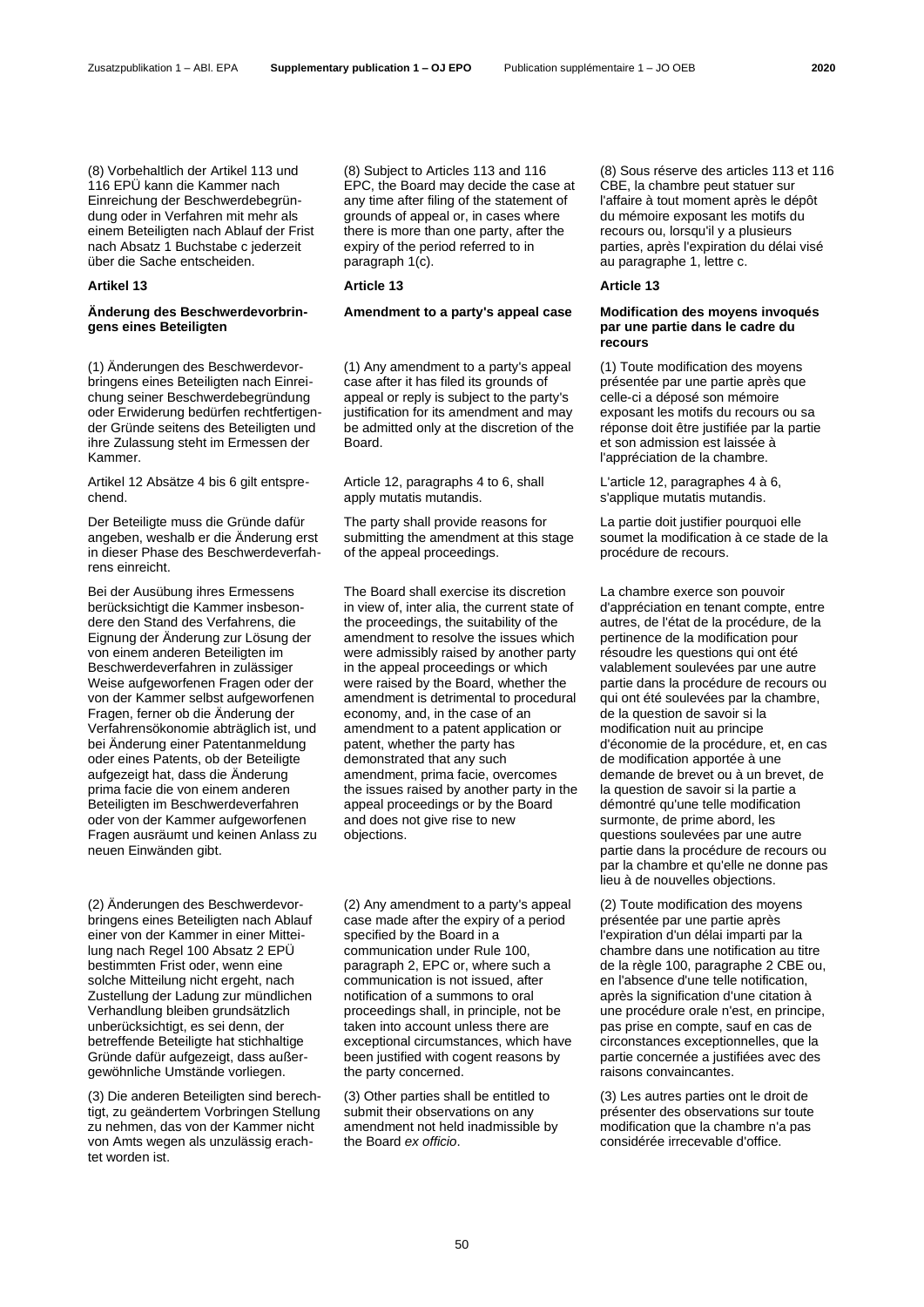## Zusatzpublikation 1 – ABl. EPA **Supplementary publication 1 – OJ EPO** Publication supplémentaire 1 – JO OEB **2020**

Wird in einem anhängigen Beschwerdeverfahren der Beitritt erklärt, sind die Artikel 12 und 13 anzuwenden, soweit die Umstände des Falls dies rechtfertigen.

# **Mündliche Verhandlung und Erlass der Entscheidung**

(1) Unbeschadet der Regel 115 Absatz 1 EPÜ bemüht sich die Kammer, wenn eine mündliche Verhandlung vorgesehen ist, um eine Ladungsfrist von mindestens vier Monaten. In Verfahren mit mehr als einem Beteiligten bemüht sich die Kammer, nicht früher als zwei Monate nach Erhalt der in Artikel 12 Absatz 1 Buchstabe c genannten schriftlichen Erwiderung oder Erwiderungen die Ladung zu versenden. Für die mündliche Verhandlung wird ein einziger Termin festgelegt.

Um in der mündlichen Verhandlung die Konzentration auf das Wesentliche zu erleichtern, erlässt die Kammer eine Mitteilung, in der sie auf Punkte hinweist, die für die zu treffende Entscheidung voraussichtlich von besonderer Bedeutung sein werden. Die Kammer kann auch eine vorläufige Einschätzung mitteilen. Die Kammer bemüht sich, die Mitteilung mindestens vier Monate vor dem Termin der mündlichen Verhandlung zu erlassen.

(2) Einem Antrag eines Beteiligten auf Verlegung der mündlichen Verhandlung kann stattgegeben werden, wenn der Beteiligte schwerwiegende Gründe vorbringt, die die Festlegung eines neuen Termins rechtfertigen. Lässt sich der Beteiligte vertreten, müssen die schwerwiegenden Gründe den Vertreter betreffen.

a) Der Antrag ist schriftlich einzureichen, zu begründen und gegebenenfalls durch schriftliche Beweismittel zu stützen. Der Antrag ist so bald wie möglich nach Zustellung der Ladung zur mündlichen Verhandlung und dem Eintreten der schwerwiegenden Gründe zu stellen. Der Antrag sollte eine Liste von Datumsangaben enthalten, an denen der Antragsteller nicht für eine mündliche Verhandlung zur Verfügung steht.

Where, during a pending appeal, notice of intervention is filed, Articles 12 and 13 shall apply in so far as justified by the circumstances of the case.

## **Artikel 15 Article 15 Article 15**

## **Oral proceedings and issuing decisions**

(1) Without prejudice to Rule 115, paragraph 1, EPC, the Board shall, if oral proceedings are to take place, endeavour to give at least four months' notice of the summons. In cases where there is more than one party, the Board shall endeavour to issue the summons no earlier than two months after receipt of the written reply or replies referred to in Article 12, paragraph 1(c). A single date is fixed for the oral proceedings.

In order to help concentration on essentials during the oral proceedings, the Board shall issue a communication drawing attention to matters that seem to be of particular significance for the decision to be taken. The Board may also provide a preliminary opinion. The Board shall endeavour to issue the communication at least four months in advance of the date of the oral proceedings.

(2) A request of a party for a change of the date fixed for oral proceedings may be allowed if the party has put forward serious reasons which justify the fixing of a new date. If the party is represented, the serious reasons must relate to the representative.

(a) The request shall be filed in writing, reasoned and, where appropriate, supported by documentary evidence. The request shall be filed as soon as possible after the summons to oral proceedings has been notified and the serious reasons in question have arisen. The request should include a list of dates on which the requesting party is not available for oral proceedings.

## **Artikel 14 Article 14 Article 14**

## **Beitritte Interventions Interventions**

Si, pendant un recours en instance, une déclaration d'intervention est présentée, les articles 12 et 13 s'appliquent dans la mesure où les circonstances de l'affaire le justifient.

## **Procédure orale et prise des décisions**

(1) Sans préjudice de la règle 115, paragraphe 1 CBE, lorsqu'une procédure orale est prévue, la chambre s'efforce de citer les parties à la procédure orale au moins quatre mois à l'avance. Lorsqu'il y a plusieurs parties, la chambre s'efforce d'envoyer la citation au plus tôt deux mois après réception de la ou des réponses écrites visées à l'article 12, paragraphe 1, lettre c. Une seule date pour la procédure orale est fixée.

Afin d'aider à concentrer la procédure orale sur l'essentiel, la chambre émet une notification attirant l'attention sur des points qui semblent revêtir une importance particulière pour la décision à prendre. La chambre peut également formuler une opinion provisoire. Elle s'efforce d'émettre la notification au moins quatre mois avant la date de la procédure orale.

(2) Il peut être fait droit à une requête d'une partie visant à changer la date fixée pour la procédure orale si la partie a fourni des motifs sérieux qui justifient la fixation d'une nouvelle date. Si la partie est représentée, les motifs sérieux doivent concerner le mandataire.

a) La requête doit être présentée par écrit, motivée et, le cas échéant, étayée par des pièces justificatives. La requête doit être présentée dès que possible après que la citation à la procédure orale a été signifiée et que les motifs sérieux en question sont apparus. La requête devrait comprendre une liste des dates auxquelles la partie requérante n'est pas disponible pour une procédure orale.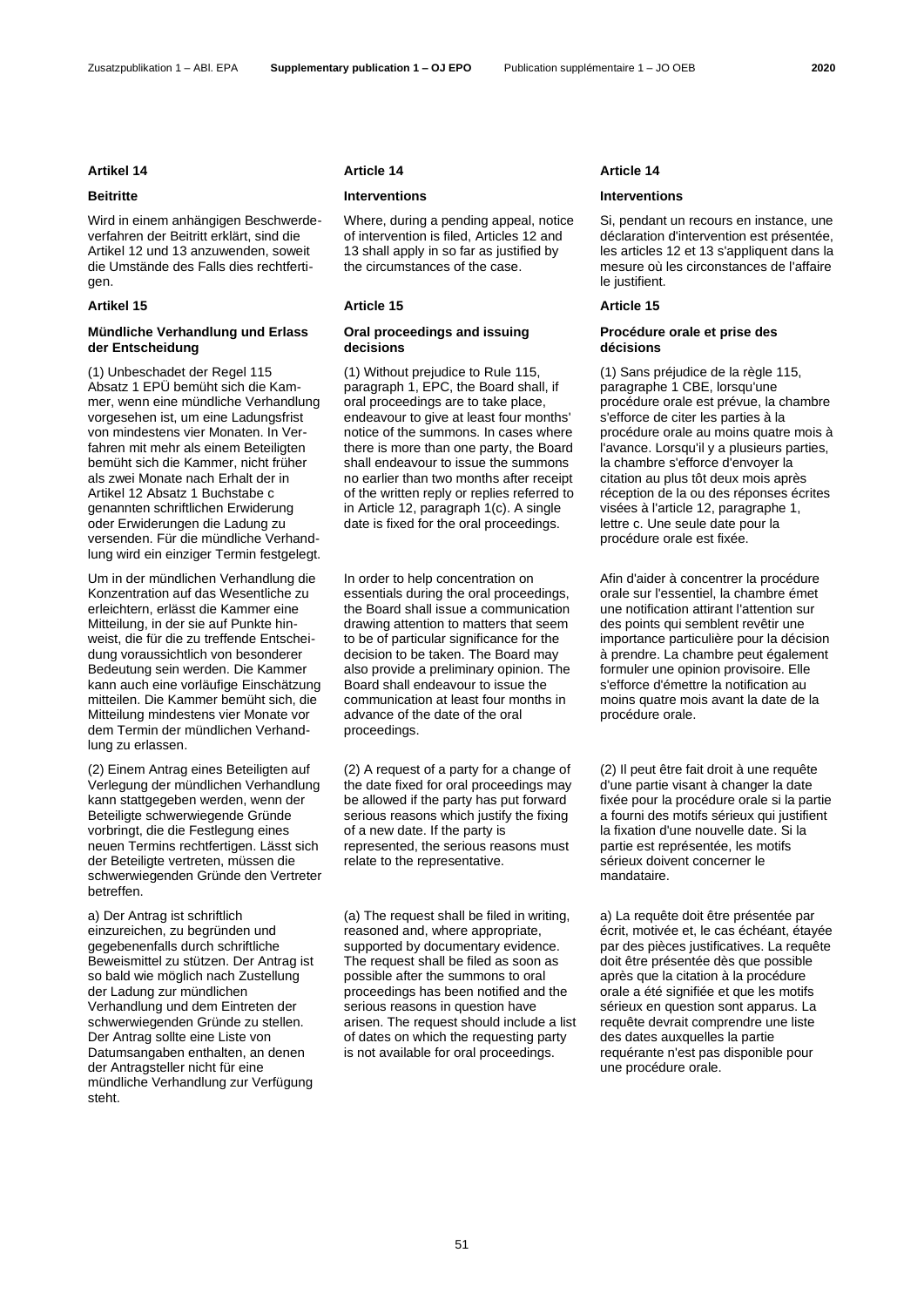b) Gründe, die eine Verlegung der mündlichen Verhandlung rechtfertigen können, sind beispielsweise:

i) Zustellung einer Ladung zu einer mündlichen Verhandlung in einem anderen Verfahren vor dem Europäischen Patentamt oder einem nationalen Gericht, die vor der Zustellung der Ladung zu einer mündlichen Verhandlung vor der Kammer erfolgt ist;

ii) eine schwere Erkrankung; (ii) serious illness; iii) maladie grave ;

iii) ein Todesfall in der Familie; (iii) a death within the family; iii) décès dans la famille ;

iv) Eheschließung oder Eingehen einer vergleichbaren anerkannten Lebenspartnerschaft;

v) Wehrdienst oder sonstige zwingend vorgeschriebene Wahrnehmung staatsbürgerlicher Pflichten;

vi) Urlaub oder Geschäftsreisen, die vor Zustellung der Ladung zur mündlichen Verhandlung bereits fest gebucht waren.

c) Gründe, die eine Verlegung der mündlichen Verhandlung in der Regel nicht rechtfertigen können, sind beispielsweise:

i) Einreichung neuer Anträge, Tatsachen, Einwände, Argumente oder Beweismittel;

ii) übermäßige Arbeitsbelastung; (ii) excessive work pressure; iii) charge de travail excessive ;

iii) Verhinderung eines ordnungsgemäß vertretenen Beteiligten;

v) Bestellung eines neuen zugelassenen Vertreters.

(3) Die Kammer ist nicht verpflichtet, einen Verfahrensschritt einschließlich ihrer Entscheidung aufzuschieben, nur weil ein ordnungsgemäß geladener Beteiligter in der mündlichen Verhandlung nicht anwesend ist; dieser kann dann so behandelt werden, als stütze er sich lediglich auf sein schriftliches Vorbringen.

(4) Der Vorsitzende leitet die mündliche Verhandlung und stellt ihre faire, ordnungsgemäße und effiziente Durchführung sicher.

(b) Reasons which may justify a change of the date for oral proceedings include:

(i) notification of a summons to oral proceedings in other proceedings before the European Patent Office or a national court received before notification of the summons to oral proceedings before the Board;

(iv) marriage or formation of a similar recognised partnership;

(v) military service or other obligatory performance of civic duties;

(vi) holidays or business trips which have been firmly booked before notification of the summons to oral proceedings.

(c) Reasons which, as a rule, do not justify a change of the date for oral proceedings include:

(i) filing of new requests, facts, objections, arguments or evidence;

(iii) unavailability of a duly represented party;

iv) Verhinderung einer Begleitperson; (iv) unavailability of an accompanying person;

> (v) appointment of a new professional representative.

(3) The Board shall not be obliged to delay any step in the proceedings, including its decision, by reason only of the absence at the oral proceedings of a party duly summoned who may then be treated as relying only on its written case.

(4) The Chair presides over the oral proceedings and ensures their fair, orderly and efficient conduct.

b) Motifs qui peuvent justifier un changement de la date de la procédure orale, à titre d'exemples :

i) signification d'une citation à une procédure orale, dans une autre procédure devant l'Office européen des brevets ou une juridiction nationale, reçue avant la signification de la citation à la procédure orale devant la chambre ;

iv) mariage ou formation d'une union similaire reconnue ;

v) service militaire ou autres devoirs civiques obligatoires ;

vi) vacances ou déplacements professionnels ayant déjà fait l'objet d'une réservation ferme avant la signification de la citation à la procédure orale.

c) Motifs qui, en règle générale, ne justifient pas un changement de la date de la procédure orale, à titre d'exemples :

i) dépôt de requêtes, faits, objections, arguments ou preuves nouveaux ;

iii) indisponibilité d'une partie dûment représentée ;

iv) indisponibilité d'un assistant ;

v) désignation d'un nouveau mandataire agréé.

(3) La chambre n'est pas tenue de différer une étape de la procédure, y compris sa décision, au seul motif qu'une partie dûment convoquée est absente lors de la procédure orale ; elle pourra en ce cas considérer que cette partie se fonde uniquement sur ses écritures.

(4) Le président conduit la procédure orale et en garantit le déroulement équitable, régulier et efficace.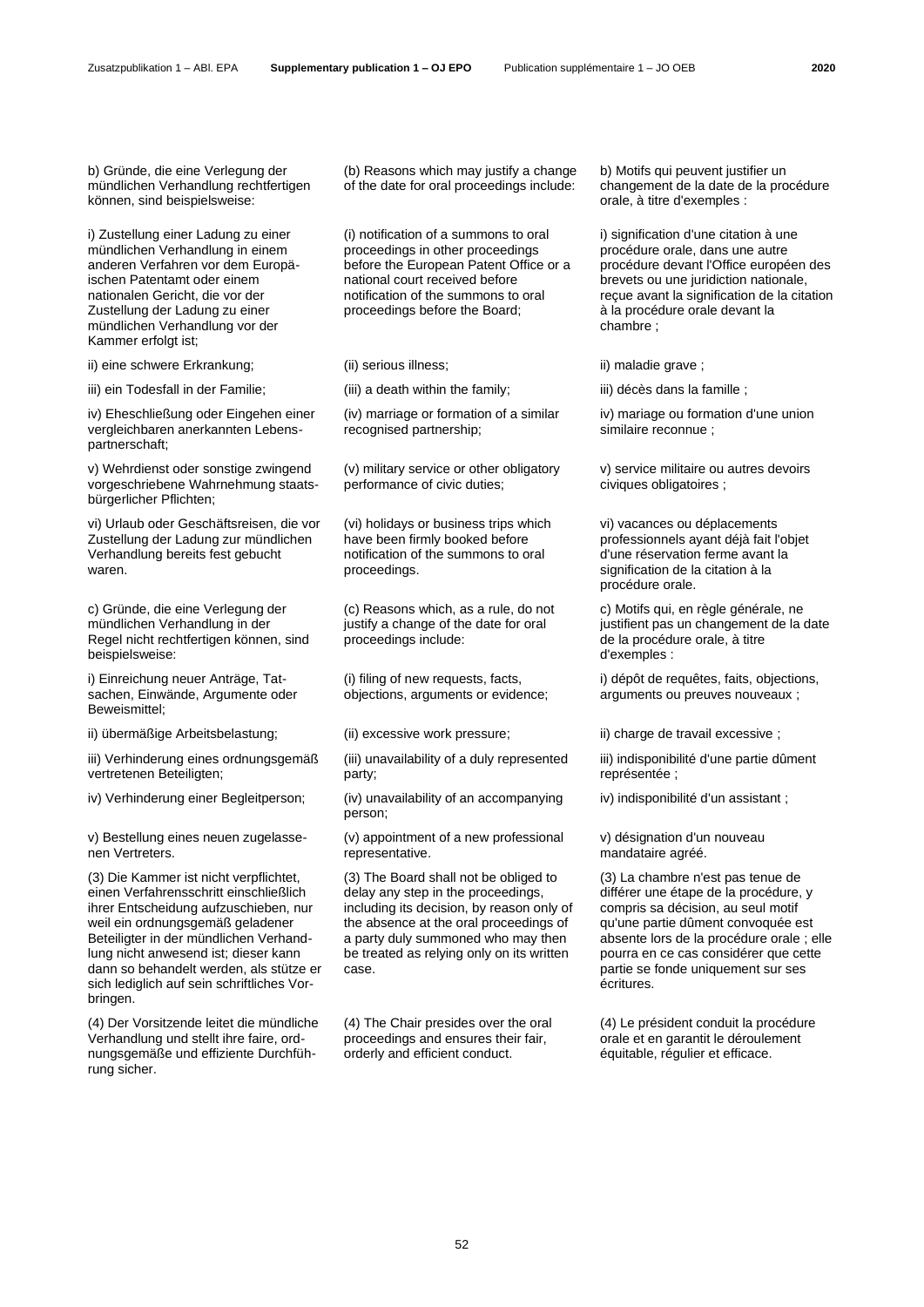(5) Ist eine Sache in der mündlichen Verhandlung entscheidungsreif, so stellt der Vorsitzende die abschließenden Anträge der Beteiligten fest und erklärt die sachliche Debatte für beendet. Nach Beendigung der sachlichen Debatte können die Beteiligten nichts mehr vorbringen, es sei denn, die Kammer beschließt, die Debatte wieder zu eröffnen.

(6) Die Kammer stellt sicher, dass die Sache am Ende der mündlichen Verhandlung entscheidungsreif ist, sofern nicht besondere Umstände dagegen sprechen. Vor dem Schluss der mündlichen Verhandlung kann der Vorsitzende die Entscheidung der Kammer verkünden.

(7) Wird die Entscheidung über die Beschwerde gemäß Absatz 6 verkündet, können die schriftlichen Entscheidungsgründe oder Teile davon mit ausdrücklicher Zustimmung der Beteiligten in gekürzter Form abgefasst werden. Hiervon ist jedoch abzusehen, wenn die Kammer darauf hingewiesen wurde, dass ein Dritter oder ein Gericht im Einzelfall ein berechtigtes Interesse daran hat, dass die Entscheidungsgründe nicht in gekürzter Form abgefasst werden. Die Entscheidungsgründe in gekürzter Form können in geeigneten Fällen bereits in die Niederschrift über die mündliche Verhandlung aufgenommen werden.

(8) Schließt sich die Kammer hinsichtlich einer oder mehrerer Fragen den Feststellungen des Organs, das die angefochtene Entscheidung erlassen hat, sowie der Begründung in der angefochtenen Entscheidung dafür an, so kann sie die Entscheidungsgründe hinsichtlich dieser Frage in gekürzter Form abfassen.

(9) Die Kammer erlässt die Entscheidung über die Beschwerde zeitnah.

a) Wird die Entscheidung über die Beschwerde gemäß Absatz 6 vom Vorsitzenden verkündet, so fasst die Kammer ihre Entscheidung schriftlich ab und versendet sie innerhalb von drei Monaten nach dem Tag der mündlichen Verhandlung. Sieht sich die Kammer dazu nicht in der Lage, so teilt sie den Beteiligten mit, wann die Entscheidung versendet wird. Dies wird auch dem Präsidenten der Beschwerdekammern mitgeteilt.

(5) When a case is ready for decision during oral proceedings, the Chair shall state the final requests of the parties and declare the debate closed. No submissions may be made by the parties after the closure of the debate unless the Board decides to re-open the debate.

(6) The Board shall ensure that each case is ready for decision at the conclusion of the oral proceedings, unless there are special reasons to the contrary. Before the oral proceedings are closed, the decision may be announced orally by the Chair.

(7) Where the decision on the appeal has been announced orally in accordance with paragraph 6, the reasons for the decision, or parts thereof, may, with the explicit consent of the parties, be put in writing in abridged form. However, where it has been indicated to the Board that a third party or a court has, in the particular case, a legitimate interest in the reasons for the decision not being in abridged form, they shall not be abridged. Where appropriate, the reasons for the decision in abridged form may already be included in the minutes of the oral proceedings.

(8) If the Board agrees with the finding of the department which issued the decision under appeal, on one or more issues, and with the reasons given for it in the decision under appeal, the Board may put the reasons for its decision in abridged form in respect of that issue.

(9) The Board shall issue the decision on the appeal in a timely manner.

(a) Where the Chair announces the decision on the appeal orally in accordance with paragraph 6, the Board shall put the decision in writing and despatch it within three months of the date of the oral proceedings. If the Board is unable to do so, it shall inform the parties when the decision is to be despatched. The President of the Boards of Appeal shall also be informed thereof.

(5) Lorsque, dans une procédure orale, une affaire est en état d'être jugée, le président donne lecture des requêtes finales des parties et prononce la clôture des débats. Aucun moyen ne peut être invoqué par les parties après la clôture des débats, sauf si la chambre décide de rouvrir les débats.

(6) La chambre fait en sorte que l'affaire examinée soit en état d'être jugée à l'issue de la procédure orale, à moins que des raisons particulières ne s'y opposent. Avant la clôture de la procédure orale, le président peut prononcer la décision de la chambre.

(7) Lorsque la décision sur le recours a été prononcée conformément au paragraphe 6, les motifs de la décision ou des éléments de ces motifs peuvent, avec le consentement explicite des parties, être formulés par écrit sous forme abrégée. Cependant, lorsqu'il est indiqué à la chambre que, dans l'affaire en question, un tiers ou une juridiction a un intérêt légitime à ce que les motifs de la décision ne soient pas sous forme abrégée, ils ne sont pas abrégés. Le cas échéant, les motifs de la décision sous forme abrégée peuvent déjà être inclus dans le procès-verbal de la procédure orale.

(8) Si la chambre est d'accord avec les conclusions de l'instance qui a rendu la décision attaquée sur une ou plusieurs questions, ainsi qu'avec les motifs présentés à leur appui dans la décision attaquée, la chambre peut formuler sous forme abrégée les motifs de sa décision concernant ces questions.

(9) La chambre rend la décision sur le recours dans un délai convenable.

a) Lorsque le président prononce la décision sur le recours conformément au paragraphe 6, la chambre formule la décision par écrit et l'envoie dans un délai de trois mois à compter de la date de la procédure orale. Si la chambre n'est pas en mesure d'observer ce délai, elle informe les parties de la date à laquelle la décision sera envoyée. Le Président des chambres de recours en est également informé.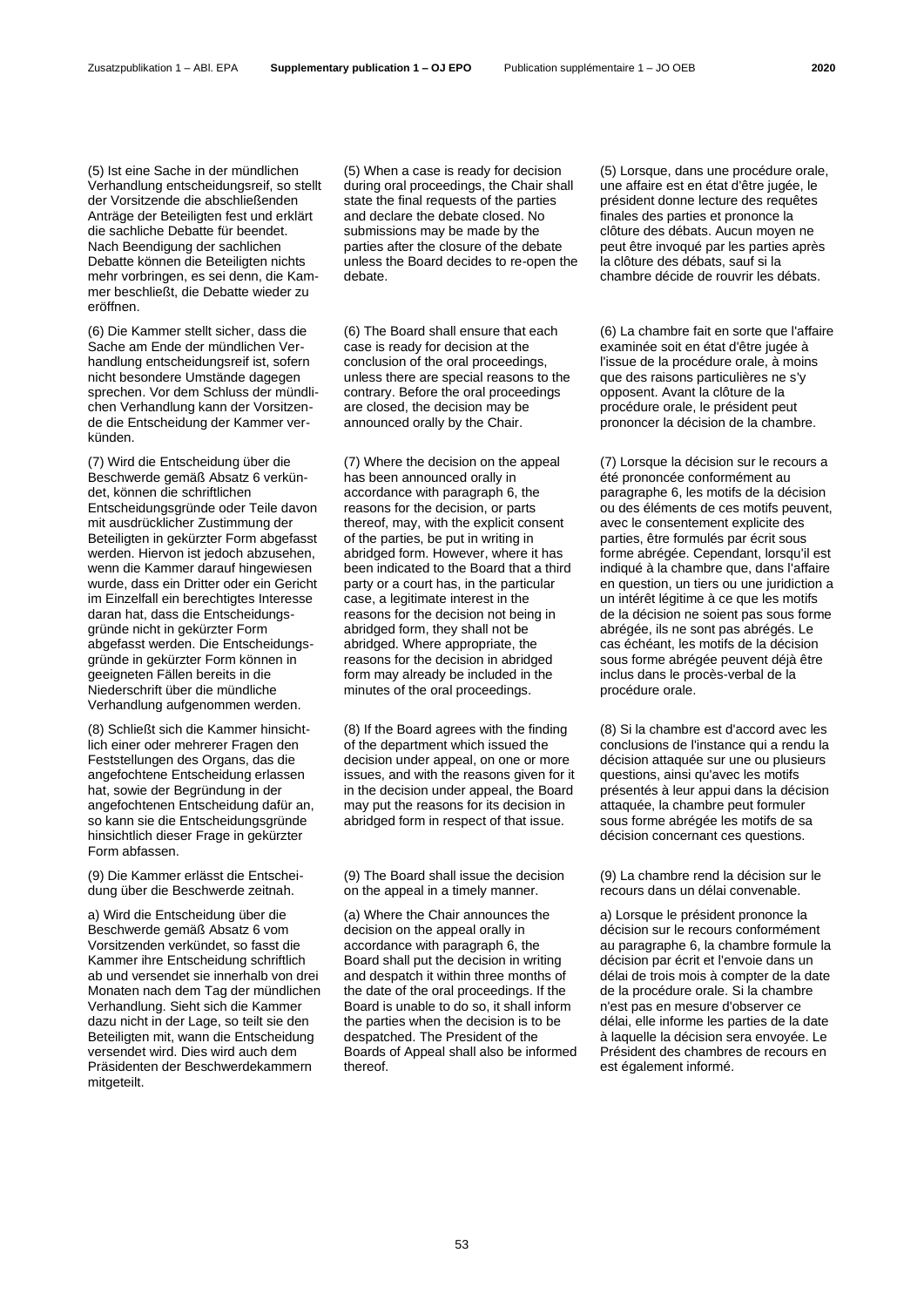b) Wird die Entscheidung über die Beschwerde, obwohl die Sache am Ende der mündlichen Verhandlung entscheidungsreif ist, nicht gemäß Absatz 6 vom Vorsitzenden verkündet, so nennt der Vorsitzende das Datum, an dem die Entscheidung über die Beschwerde versendet werden wird; dieses soll spätestens drei Monate nach der mündlichen Verhandlung liegen. Ist die Kammer nicht in der Lage, die Entscheidung bis dahin zu versenden, so teilt sie den Beteiligten ein neues Datum mit oder erlässt im Ausnahmefall eine Mitteilung, in der die nächsten vorzunehmenden Verfahrensschritte dargelegt werden.

# **Kosten Costs Frais**

(1) Vorbehaltlich des Artikels 104 Absatz 1 EPÜ kann die Kammer auf Antrag anordnen, dass ein Beteiligter die Kosten eines anderen Beteiligten teilweise oder ganz zu tragen hat. Unbeschadet des Ermessens der Kammer gehören dazu die Kosten, die entstanden sind durch

a) Änderungen des Beschwerdevorbringens eines Beteiligten gemäß Artikel 13;

c) Handlungen oder Unterlassungen, die die rechtzeitige und effiziente Durchführung der mündlichen Verhandlung beeinträchtigen;

d) Nichtbeachtung einer Anweisung der Kammer;

(2) Bei den Kosten, deren Erstattung angeordnet wird, kann es sich um die Gesamtheit oder einen Teil der dem Berechtigten erwachsenen Kosten handeln; sie können unter anderem als Prozentsatz oder als bestimmter Betrag angegeben werden. In letzterem Fall ist die Entscheidung der Kammer unanfechtbar im Sinne des Artikels 104 Absatz 3 EPÜ. Zu den Kosten, deren Erstattung angeordnet wird, können Kosten gehören, die einem Beteiligten von seinem zugelassenen Vertreter in Rechnung gestellt worden sind, Kosten, die einem Beteiligten selbst erwachsen sind, unabhängig davon, ob er durch einen zugelassenen Vertreter vertreten wurde, und Kosten für Zeugen oder Sachverständige, die ein Beteiligter getragen hat; die zu erstattenden Kosten sind auf notwendige und angemessene Aufwendungen beschränkt.

(b) When a case is ready for decision at the conclusion of the oral proceedings but the Chair does not announce the decision on the appeal orally in accordance with paragraph 6, the Chair shall indicate the date on which the decision on the appeal is to be despatched, which shall not be later than three months after the closure of the oral proceedings. If the Board is unable to despatch the decision on the appeal by that date, it shall inform the parties of a new date or, in exceptional circumstances, shall issue a communication specifying the further procedural steps that will be taken.

(1) Subject to Article 104, paragraph 1, EPC, the Board may on request order a party to pay some or all of another party's costs. Without limiting the Board's discretion, such costs include those incurred by any

(a) amendment to a party's appeal case pursuant to Article 13;

(c) acts or omissions prejudicing the timely and efficient conduct of oral proceedings;

(d) failure to comply with a direction of the Board;

(2) The costs ordered to be paid may be all or part of those incurred by the receiving party and may, inter alia, be expressed as a percentage or as a specific sum. In the latter event, the Board's decision shall be a final decision for the purposes of Article 104, paragraph 3, EPC. The costs ordered may include costs charged to a party by its professional representative, costs incurred by a party itself whether or not acting through a professional representative, and the costs of witnesses or experts paid by a party but shall be limited to costs necessarily and reasonably incurred.

b) Lorsqu'une affaire est en état d'être jugée à l'issue de la procédure orale, mais que le président ne prononce pas la décision sur le recours conformément au paragraphe 6, il indique la date à laquelle la décision sur le recours sera envoyée, qui ne doit pas être postérieure de plus de trois mois à la clôture de la procédure orale. Si la chambre n'est pas en mesure d'envoyer la décision sur le recours avant cette date, elle communique aux parties une nouvelle date ou, en cas de circonstances exceptionnelles, émet une notification précisant les prochaines étapes de la procédure qui seront effectuées.

# **Artikel 16 Article 16 Article 16**

(1) Sous réserve de l'article 104, paragraphe 1 CBE, la chambre peut, sur requête, ordonner à une partie de rembourser tout ou partie des frais exposés par une autre partie. Ces frais comprennent, sans que le pouvoir d'appréciation de la chambre ne s'en trouve limité, les frais occasionnés notamment par :

a) toute modification des moyens invoqués par une partie dans le cadre du recours, en vertu de l'article 13 ;

b) Fristverlängerung; (b) extension of a period; b) toute prolongation d'un délai ;

c) tout acte ou toute omission ayant nui au déroulement efficace de la procédure orale et ayant conduit à la retarder ;

d) tout manquement à une ordonnance de la chambre ;

e) Verfahrensmissbrauch. (e) abuse of procedure. e) tout abus de procédure.

(2) Les frais dont le remboursement est ordonné peuvent comprendre tout ou partie des frais exposés par la partie bénéficiaire et peuvent, entre autres, être exprimés en pourcentage ou sous la forme d'un montant défini. Dans ce dernier cas, la décision de la chambre est une décision finale aux fins de l'article 104, paragraphe 3 CBE. Les frais dont le remboursement est ordonné peuvent comprendre les honoraires du mandataire agréé d'une partie, les frais exposés par une partie elle-même, et ce, qu'elle agisse ou non par l'intermédiaire d'un mandataire agréé, ainsi que les frais des témoins ou experts payés par une partie, étant toutefois entendu que tous ces frais sont limités à ceux qu'il a été nécessaire d'engager, dans la limite du raisonnable.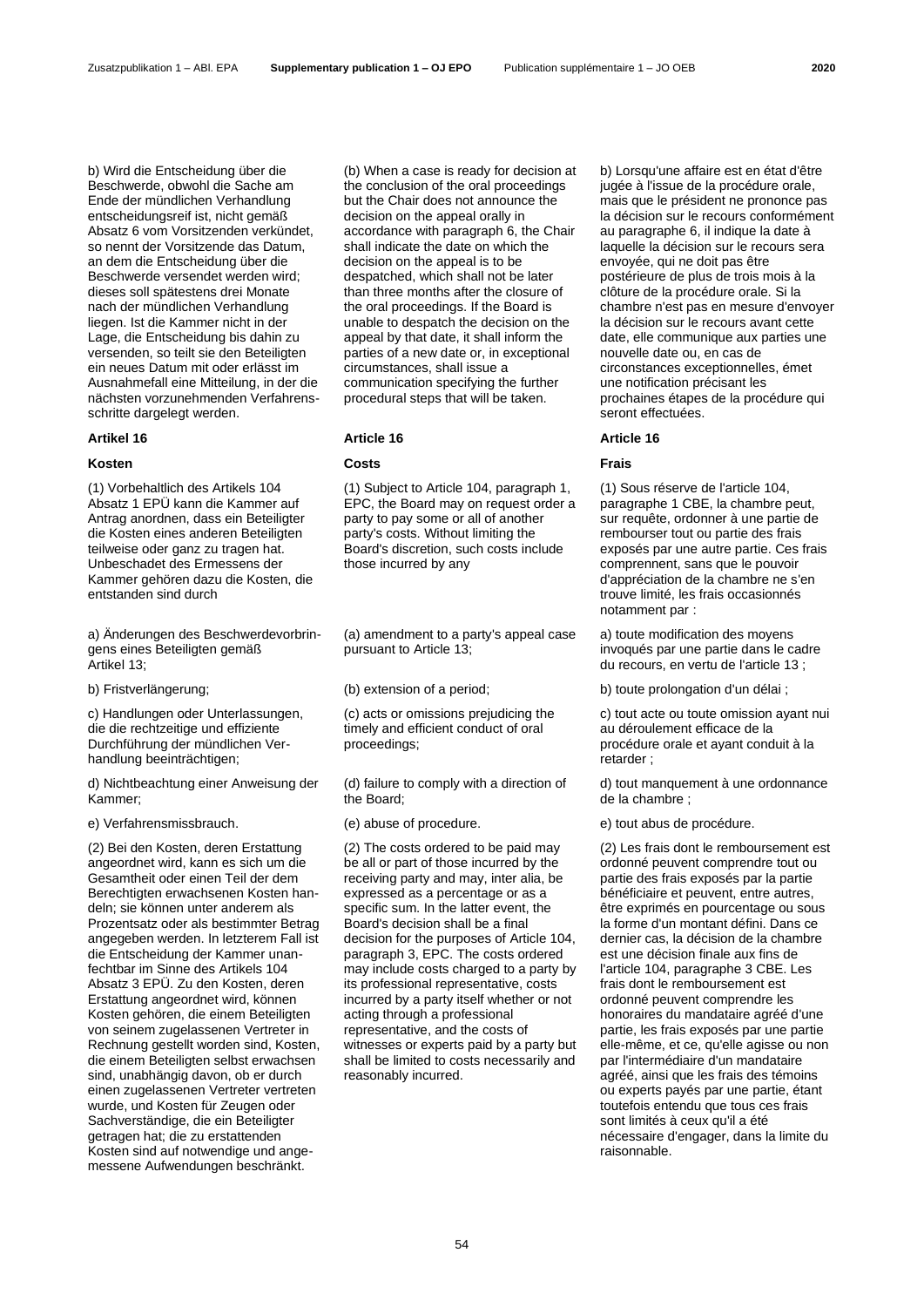(1) Im schriftlichen Abschnitt des Verfahrens erfolgen Antworten auf Anträge und Anweisungen zu Verfahrensfragen in Form von Mitteilungen.

(2) Hält die Kammer es für zweckmäßig, den Beteiligten ihre Ansicht über die Beurteilung sachlicher oder rechtlicher Fragen mitzuteilen, so hat das so zu geschehen, dass die Mitteilung nicht als bindend für die Kammer verstanden werden kann.

# **Äußerungsrecht des Präsidenten des Europäischen Patentamts**

Die Kammer kann den Präsidenten des Europäischen Patentamts von Amts wegen oder auf dessen schriftlichen, begründeten Antrag auffordern, sich zu Fragen von allgemeinem Interesse, die sich im Rahmen eines vor der Kammer anhängigen Verfahrens stellen, schriftlich oder mündlich zu äußern. Die Beteiligten sind berechtigt, zu den Äußerungen des Präsidenten Stellung zu nehmen.

## **Beratung und Abstimmung Deliberation and voting Délibéré et vote**

(1) Sind nicht alle Mitglieder einer Kammer der gleichen Ansicht, so findet eine Beratung über die zu treffende Entscheidung statt. An der Beratung nehmen nur Mitglieder der Kammer teil; der Vorsitzende im jeweiligen Verfahren kann jedoch die Anwesenheit anderer Bediensteter zulassen. Die Beratungen sind geheim.

(2) Bei den Beratungen der Kammer äußert zuerst der Berichterstatter, dann gegebenenfalls der Mitberichterstatter und, wenn der Berichterstatter nicht den Vorsitz innehat, zuletzt der Vorsitzende seine Meinung.

(3) Die gleiche Reihenfolge gilt für eine erforderliche Abstimmung, jedoch mit der Maßgabe, dass der Vorsitzende auch dann zuletzt abstimmt, wenn er Berichterstatter ist. Stimmenthaltungen sind nicht zulässig.

## **Artikel 17 Article 17 Article 17**

## **Unterrichtung der Beteiligten Communications to the parties Information des parties**

(1) In the written phase of proceedings, replies to requests and directions on matters of procedure shall be given by means of communications.

(2) If a Board deems it expedient to communicate with the parties regarding a possible appreciation of substantive or legal matters, such communication shall be made in such a way as not to imply that the Board is in any way bound by it.

## **Artikel 18 Article 18 Article 18**

# **Right of the President of the European Patent Office to comment**

The Board may, of its own motion or at the written, reasoned request of the President of the European Patent Office, invite the President to comment in writing or orally on questions of general interest which arise in the course of proceedings pending before it. The parties shall be entitled to submit their observations on the President's comments.

(1) If the members of a Board are not all of the same opinion, the Board shall meet to deliberate regarding the decision to be taken. Only members of the Board shall participate in the deliberations; the Chair in the particular appeal may, however, authorise other officers to attend. The deliberations shall be secret.

(2) During the deliberations of the Board, the opinion of the rapporteur shall be heard first, followed by that of the additional rapporteur if one has been appointed and, if the rapporteur is not the Chair, by that of the Chair last.

(3) If voting is necessary, votes shall be taken in the same sequence, except that the Chair, even when rapporteur, shall vote last. Abstentions shall not be permitted.

(1) Au cours de la phase écrite de la procédure, les réponses aux requêtes et les ordonnances relatives à des questions de procédure sont communiquées par voie de notification.

(2) Si une chambre considère qu'il est souhaitable d'informer les parties de la manière dont elle pourrait apprécier certaines questions de fait ou de droit, elle le fait de telle manière que cette indication ne puisse en aucun cas être interprétée comme pouvant la lier.

## **Droit du Président de l'Office européen des brevets de présenter des observations**

La chambre peut, d'office ou sur demande écrite et motivée du Président de l'Office européen des brevets, inviter celui-ci à présenter par écrit ou oralement ses observations sur des questions d'intérêt général qui se posent dans le cadre d'une procédure pendante devant elle. Les parties ont le droit de soumettre des commentaires sur les observations du Président.

## **Artikel 19 Article 19 Article 19**

(1) Si les membres d'une chambre ne sont pas tous du même avis, ils se réunissent pour délibérer sur la décision à prendre. Seuls les membres de la chambre participent au délibéré ; toutefois, le président dans le recours en question peut autoriser d'autres agents à y assister. Les délibérés sont secrets.

(2) Lors du délibéré de la chambre, le rapporteur puis, le cas échéant, le corapporteur expriment leur opinion les premiers et le président en dernier, à moins qu'il ne soit lui-même le rapporteur.

(3) Le même ordre est suivi s'il est nécessaire de voter, excepté que le président, même s'il est rapporteur, vote en dernier. Nul ne peut s'abstenir.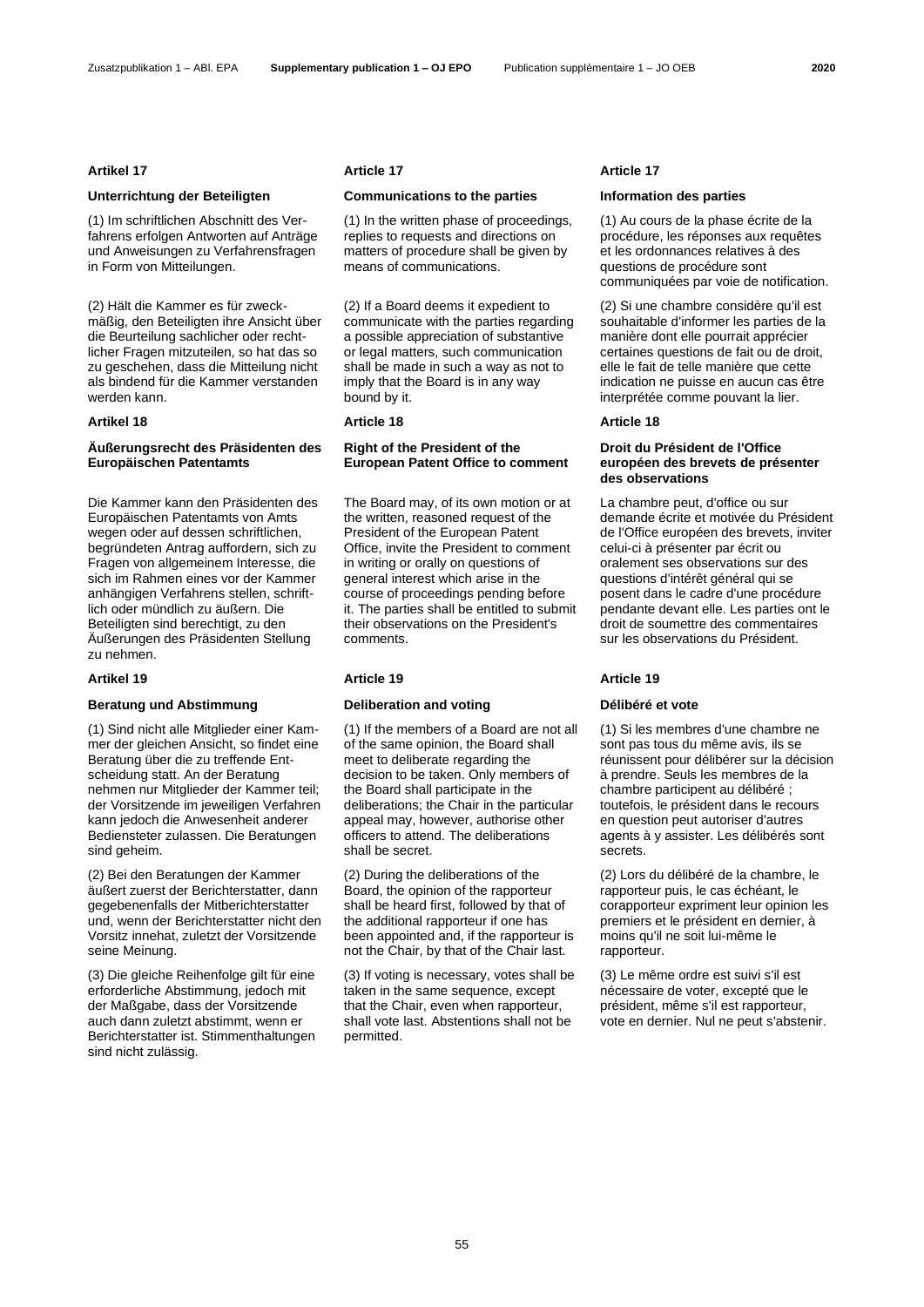## **Artikel 20 Article 20 Article 20**

# **Abweichung von einer früheren Entscheidung einer Kammer oder von den Richtlinien für die Prüfung**

(1) Hält es eine Kammer für notwendig, von einer Auslegung oder Erläuterung des Übereinkommens abzuweichen, die in einer früheren Entscheidung einer Kammer enthalten ist, so ist dies zu begründen, es sei denn, diese Begründung steht mit einer früheren Entscheidung oder Stellungnahme der Großen Beschwerdekammer gemäß Artikel 112 Absatz 1 EPÜ in Einklang. Der Präsident des Europäischen Patentamts wird über die Entscheidung der Kammer unterrichtet.

(2) Legt eine Kammer in ihrer Entscheidung das Übereinkommen anders aus, als es in den Richtlinien für die Prüfung vorgesehen ist, so begründet sie dies, wenn ihrer Meinung nach diese Begründung zum besseren Verständnis der Entscheidung beitragen kann.

## **Artikel 21 Article 21 Article 21**

## **Abweichung von einer früheren Entscheidung oder Stellungnahme der Großen Beschwerdekammer**

Hält es eine Kammer für notwendig, von einer Auslegung oder Erläuterung des Übereinkommens, die in einer früheren Entscheidung oder Stellungnahme der Großen Beschwerdekammer gemäß Artikel 112 Absatz 1 EPÜ enthalten ist, abzuweichen, so befasst sie die Große Beschwerdekammer mit der Frage.

## **Artikel 22 Article 22 Article 22**

## **Verweisung einer Frage an die Große Beschwerdekammer**

(1) Soll eine Frage gemäß Artikel 112 Absatz 1 EPÜ der Großen Beschwerdekammer vorgelegt werden, so trifft die Kammer darüber eine Entscheidung.

(2) Die Entscheidung enthält die in Regel 102 Buchstaben a, b, c, d und f EPÜ genannten Angaben sowie die Frage, die die Kammer der Großen Beschwerdekammer vorlegt. Dabei ist auch anzugeben, in welchem Zusammenhang sich die Frage stellt.

(3) Die Entscheidung wird den Beteiligten mitgeteilt.

# **Deviations from an earlier decision of any Board or from the Guidelines for Examination**

(1) Should a Board consider it necessary to deviate from an interpretation or explanation of the Convention given in an earlier decision of any Board, the grounds for this deviation shall be given, unless such grounds are in accordance with an earlier decision or opinion of the Enlarged Board of Appeal according to Article 112, paragraph 1, EPC. The President of the European Patent Office shall be informed of the Board's decision.

(2) If, in its decision, a Board gives a different interpretation of the Convention from that provided for in the Guidelines for Examination, it shall state its grounds for doing so if it considers that the decision will be more readily understood in the light of such grounds.

## **Deviation from an earlier decision or opinion of the Enlarged Board of Appeal**

Should a Board consider it necessary to deviate from an interpretation or explanation of the Convention contained in an earlier decision or opinion of the Enlarged Board of Appeal according to Article 112, paragraph 1, EPC, the question shall be referred to the Enlarged Board of Appeal.

## **Referral of a question to the Enlarged Board of Appeal**

(1) If a question is to be referred to the Enlarged Board of Appeal in accordance with Article 112, paragraph 1, EPC, a decision to this effect shall be taken by the Board.

(2) The decision shall contain the items specified in Rule 102, sub-paragraphs (a), (b), (c), (d) and (f), EPC and the question which the Board refers to the Enlarged Board of Appeal. The context in which the question arose shall also be stated.

(3) The decision shall be communicated to the parties.

## **Divergence par rapport à une décision antérieure d'une chambre de recours ou par rapport aux Directives relatives à l'examen**

(1) Si une chambre juge nécessaire de s'écarter de l'interprétation ou de l'explication de la Convention figurant dans une décision antérieure de l'une des chambres, elle doit en fournir les motifs à moins que ceux-ci ne concordent avec une décision ou un avis antérieurs de la Grande Chambre de recours au sens de l'article 112, paragraphe 1 CBE. Le Président de l'Office européen des brevets est informé de la décision de la chambre.

(2) Si, dans sa décision, une chambre interprète la Convention d'une façon différente de celle prévue par les Directives relatives à l'examen, elle indique les motifs de son choix lorsque, à son avis, cela facilite la compréhension de la décision.

## **Divergence par rapport à une décision ou à un avis antérieurs de la Grande Chambre de recours**

Si une chambre juge nécessaire de s'écarter d'une interprétation ou d'une explication de la Convention figurant dans une décision ou un avis antérieurs de la Grande Chambre de recours au sens de l'article 112, paragraphe 1 CBE, elle en saisit la Grande Chambre de recours.

# **Saisine de la Grande Chambre de recours**

(1) Si une question doit être soumise à la Grande Chambre de recours au titre de l'article 112, paragraphe 1 CBE, la chambre rend une décision à cet effet.

(2) La décision contient les renseignements prévus à la règle 102, lettres a, b, c, d et f CBE ainsi que la question que la chambre soumet à la Grande Chambre de recours. Elle indique aussi le contexte dans lequel la question se pose.

(3) La décision est communiquée aux parties.